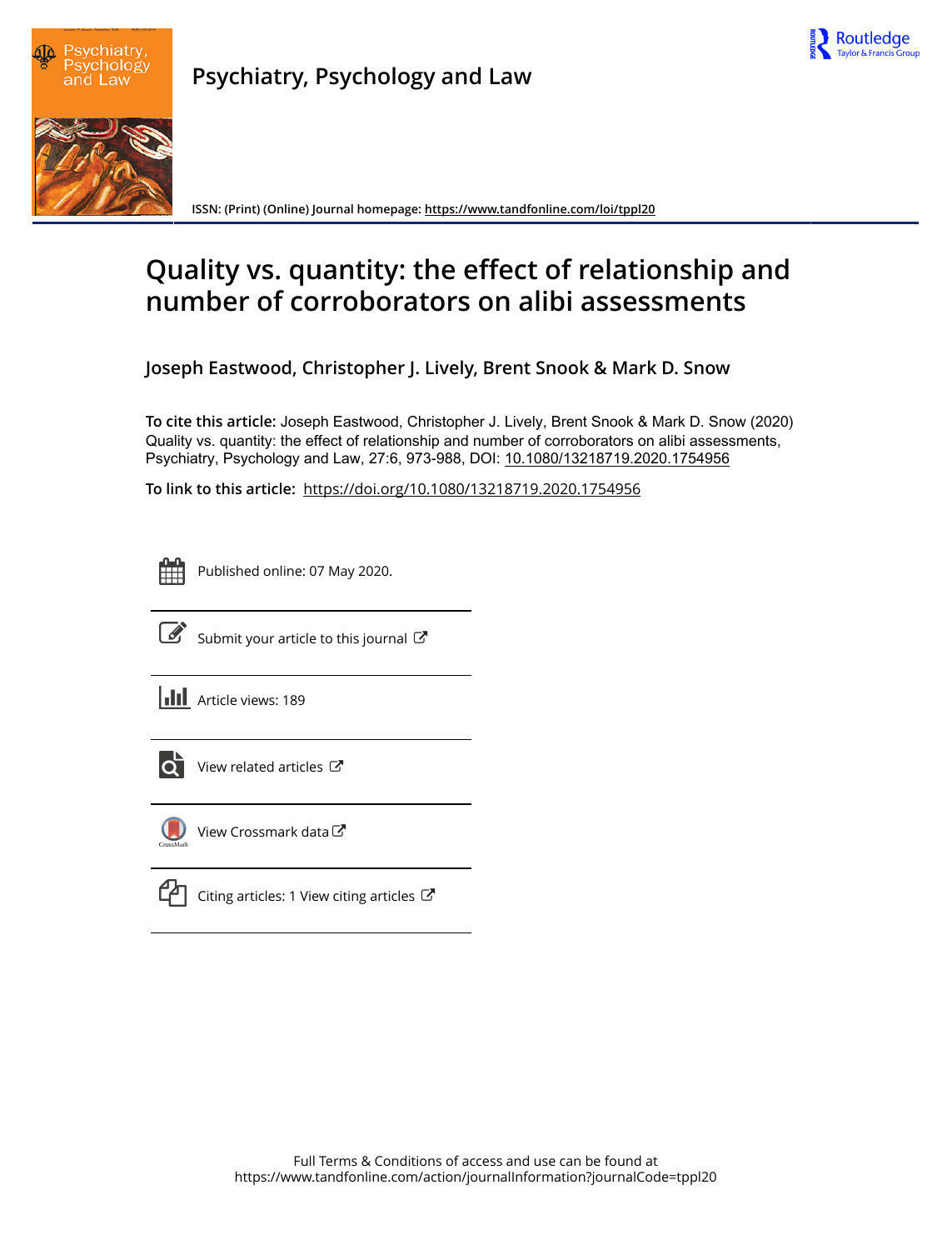Check for updates

# <span id="page-1-0"></span>Quality vs. quantity: the effect of relationship and number of corroborators on alibi assessments

Joseph Eastwood<sup>a</sup>, Christopher J. Lively<sup>b</sup>, Brent Snook<sup>b</sup> and Mark D. Snow<sup>a</sup>

<sup>a</sup>Ontario Tech University, Oshawa, ON, Canada; <sup>b</sup>Memorial University of Newfoundland, St. John's, NL, Canada

The effect of the suspect-corroborator relationship and number of corroborators on alibi assessments was examined across two experiments. In both experiments, we explored the effect of relationship type and number of corroborators on believability, likelihood of guilt, and decision to retain the suspect as the primary suspect; we increased the social distance between the alibi provider and suspect and the size of difference between the number of corroborators in Experiment 2. Collectively, our results support Olson and Wells' taxonomy of alibi believability as (a) any form of person evidence mitigates pre-alibi judgments of guilt (although there is a ceiling effect), and (b) alibis corroborated by non-motivated others were judged more favourably than those corroborated by motivated others. Our results lend support toward extending the original taxonomy to include the number of corroborators. The implications for the alibi assessments are discussed.

Key words: alibi assessment; alibis; corroborator; believability; investigations; policing; wrongful convictions.

A common question posed to suspects at the beginning of a criminal investigation is 'can you account for your whereabouts during the time the crime took place?' The expectation is that innocent suspects will be able to provide an alibi: a verifiable statement that he/she was elsewhere when the crime occurred (Allison & Brimacombe, [2010;](#page-15-0) Culhane & Hosch, [2012;](#page-15-0) Olson & Wells, [2004\)](#page-16-0). Investigators then have the task of assessing the veracity of the alibi. Like most investigative decisions, the alibi assessment process is consequential because an erroneous judgment can have a downstream effect on subsequent police investigative decisions (e.g. subject an innocent individual to an accusatorial interrogation; ignore other possible lines of inquiry) and on decisions made

by lawyers and triers of fact further along in the truth-seeking process (e.g. judge or jurors uncritically adopting the assessments made by police officers regarding an innocent person). The nearly 400 exonerations (as determined via DNA analysis) that have occurred in Canada and the United States over the past two decades suggest that the alibi assessment process is imperfect, since the exoneree's original alibi failed to convince investigators of the accused's innocence (Innocence Canada, [2019](#page-16-0); Innocence Project, [2019](#page-16-0)). Notwithstanding the increase in research on the various facets of decisions related to alibis (Maeder & Dempsey, [2013](#page-16-0)), there remains a shortage of knowledge on this topic relative to

Correspondence: Joseph Eastwood, Faculty of Social Science and Humanities, Ontario Tech University, 2000 Simcoe Street North, Oshawa, ON, L1H 7K4, Canada. Email: Joseph.Eastwood@uoit.ca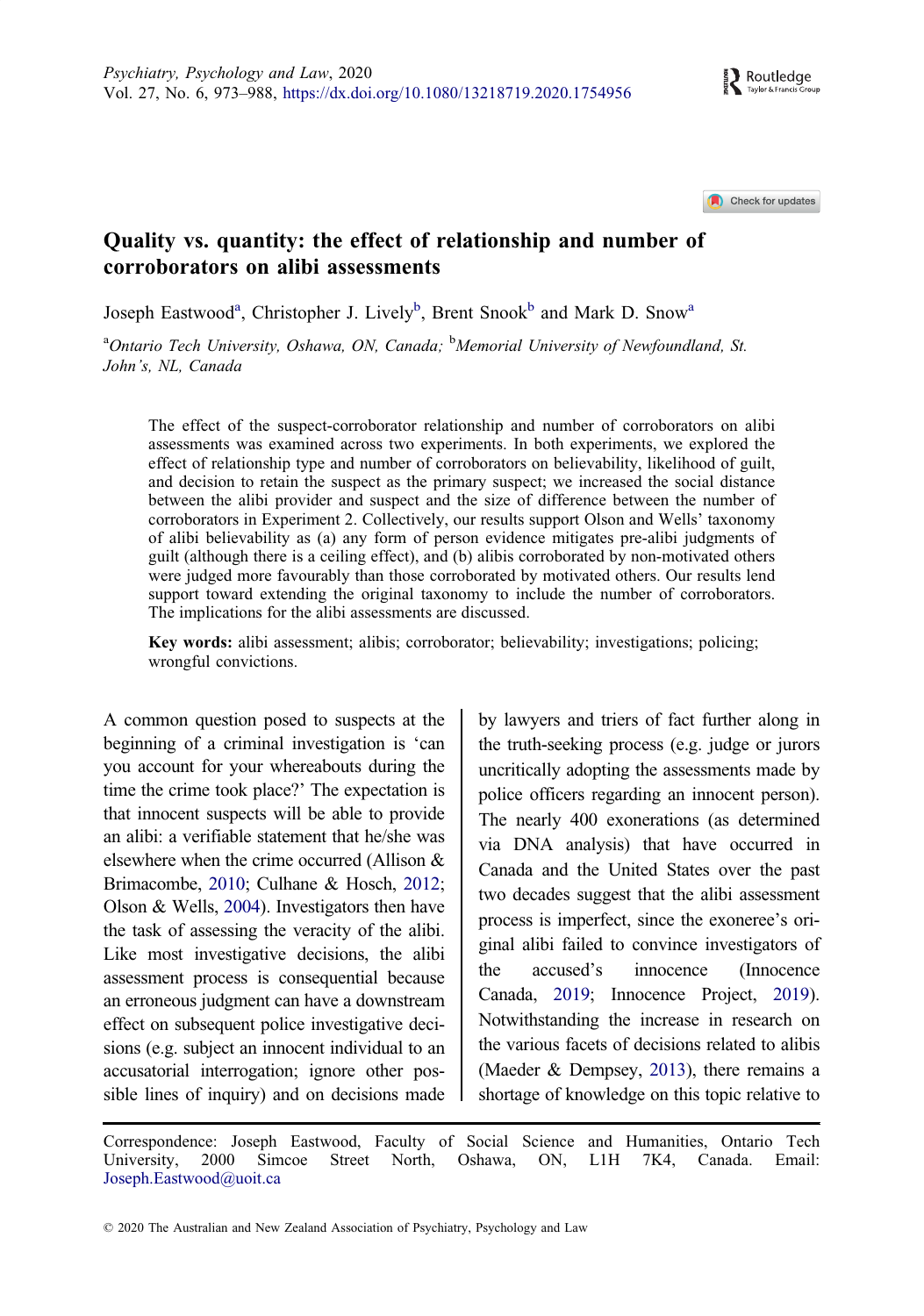<span id="page-2-0"></span>other investigative processes (e.g. eyewitness identification, interrogations).

#### Alibi generation and assessment

A primary determinant of the believability of an alibi is the provision of corroborating evidence that can independently support the veracity of the alibi provider's account. In an attempt to guide research in the alibi field, Olson and Wells [\(2004\)](#page-16-0) created a theoretical taxonomy of alibi believability that first divided corroborating evidence into two broad categories: (a) physical evidence (e.g. receipt, CCTV video) and (b) person evidence (e.g. sworn testimony from an alibi witness). Importantly, Olson and Wells proposed that both corroborating evidence types need to be considered in terms of ease of fabrication and/ or reliability of the evidence. For example, time-stamped CCTV video footage is more difficult to fabricate and thus should be considered more believable if provided as part of an alibi claim, as compared to a paper receipt provided from a store; it is reasoned that the receipt could be recreated (i.e. fabricated using a computer), whereas inserting oneself into a CCTV video recording is much more difficult and effortful. Similarly, testimony from a motivated other (e.g. family member or close friend) as compared to a non-motivated other (e.g. complete stranger) might be regarded as less believable, because it is reasoned that people who are close to the suspect might be motivated to lie in order to protect the suspect. To summarize, an alibi is thought to be most believable when it is accompanied with difficult-to-fabricate physical evidence and testimony given by a non-motivated other.

Research shows that physical evidence is the stronger of the two evidence types in convincing assessors of the alibi's veracity. Of the two corroborating evidence types, however, alibi providers tend to rely primarily upon person evidence to support their statement. For example, Culhane, Hosch, and Kehn [\(2008](#page-15-0)) asked 547 American undergraduates to imagine that they were a suspect in a crime and to generate an alibi for a specified date and time. The researchers found that nearly 90% of students reported having a witness to support their whereabouts, and 30% reported having physical evidence to support their alibi. More recently, Nieuwkamp, Horselenberg, and van Koppen [\(2017\)](#page-16-0) asked 841 Dutch adults to generate an alibi after they were falsely accused of being the perpetrator of a mock robbery. These researchers found that 90% of the participants reported having a witness to support their alibi, and 25% of participants proffered physical corroborating evidence (for similar results, see Culhane et al., [2013;](#page-15-0) Olson & Charman, [2012](#page-16-0)). Work by Dysart and Strange ([2012](#page-15-0)) moved beyond the laboratory and surveyed law enforcement officers about their experiences with alibis. They discovered that officers believe that suspects tend to rely upon a particular sub-type of person evidence, namely motivated others, and only offer up physical evidence rarely (less than 25% of cases). Dysart and Strange's discovery related to physical alibi evidence is in line with the findings reported in an archival study investigating alibi-related trial outcomes from Canada and the United States, where it was found that physical evidence was provided in only 15% of cases (Turtle & Burke, [2003](#page-16-0)). The knowledge accumulated related to alibis raises a problem, whereby alibi providers offer physical evidence rarely and rely almost exclusively on person evidence, but yet alibi assessors perceive physical evidence as more convincing than personal evidence (e.g. Olson & Wells, [2004\)](#page-16-0).

Given that suspects tend to rely on person evidence to support their alibis, questions remain about how such evidence is evaluated, and how alibi assessments change as a function of variations in person evidence. Legal scholars have historically argued that person evidence can vary by *quality* (i.e. the nature of the relationship to the alibi witness) and *quan*tity (i.e. how many alibi witnesses are proffered), and that quality should be the more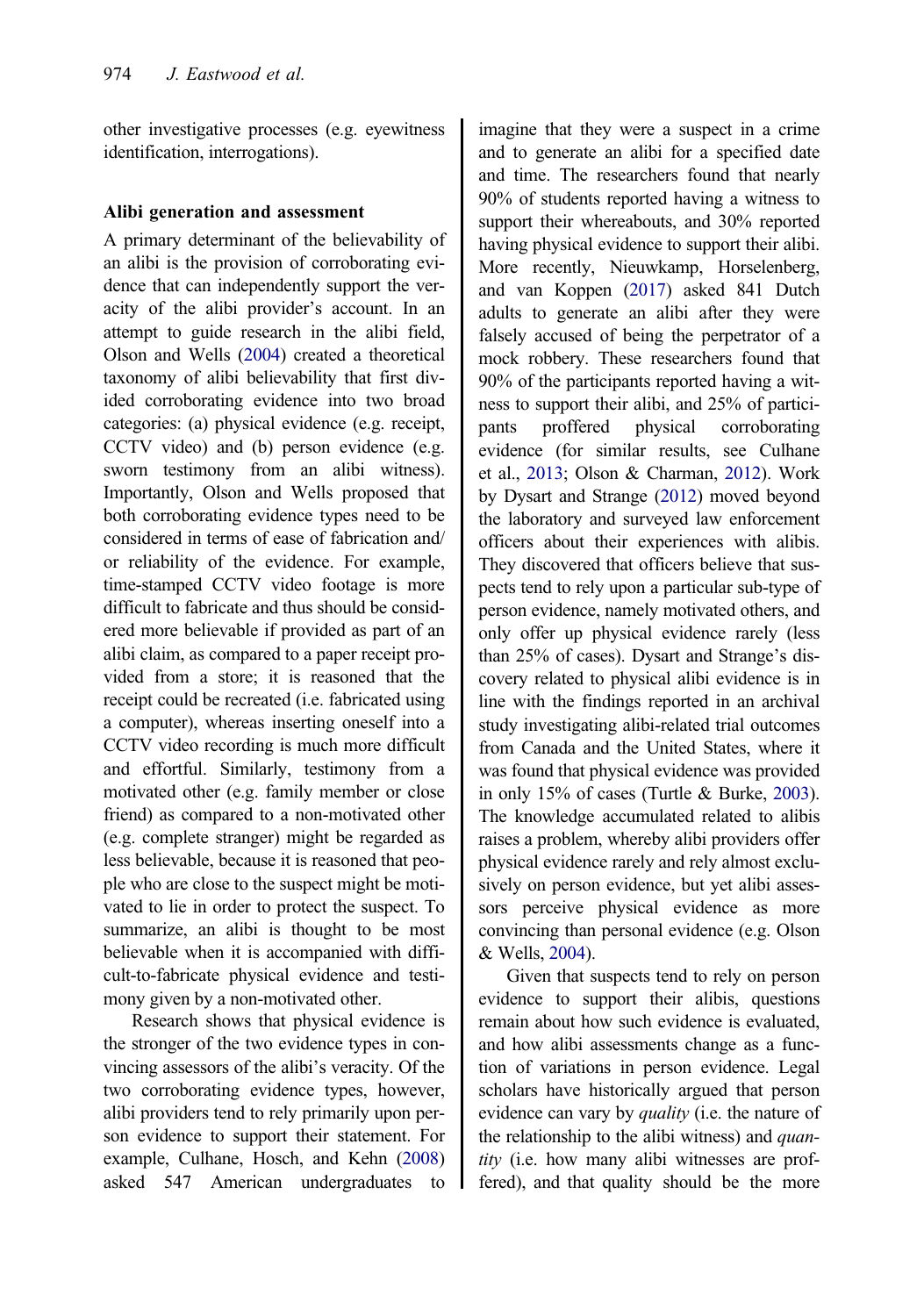<span id="page-3-0"></span>important factor when judging alibi believability (Sullivan, [1971\)](#page-16-0). With regards to qualitative differences, Olson and Wells' [\(2004\)](#page-16-0) taxonomy of alibi believability states that the credibility of a given alibi witness is a function of motivation (i.e. how likely the witness is to lie to protect the suspect) and familiarity (i.e. how likely the witness is to misidentify the suspect). This led to the creation of three different levels of person evidence with increasing levels of presumed credibility: (a) a motivated familiar other (e.g. family member); (b) a nonmotivated stranger (e.g. store clerk); and (c) a non-motivated familiar other (e.g. routinely visited healthcare provider).

Research has shown that qualitative differences in person evidence matter for alibi assessors. In a test of these differences, Lindsay, Lim, Marando, and Cully [\(1986\)](#page-16-0) presented 75 mock jurors with a videotaped trial simulation wherein witnesses of different relation to the accused provided testimony, and found that guilty verdicts were 30% lower when an alibi was provided by a stranger than when provided by a relative (i.e. brother-in-law; 27% vs. 57% guilty verdicts, respectively). Similarly, Culhane and Hosch [\(2004\)](#page-15-0) had 420 mock jurors read one of 14 vignettes that contained a crime scenario and the suspect's alibi, and found that mock jurors' conviction decisions were 10% lower when a neighbour testified on the defendant's behalf (41%) than when the defendant's girlfriend testified (51%). The finding that close-relationship corroborators (e.g. spouse, girlfriend) are viewed with greater scepticism than no-relationship corroborators has also been reported in several other studies – including Olson and Wells' [\(2004\)](#page-16-0) initial test of their taxonomy using undergraduate students (also see Hosch, Culhane, Jolly, Chavez, & Shaw, [2011](#page-16-0)).

Although not contained within Olson and Wells' [\(2004](#page-16-0)) original taxonomy, more recent research in the alibi area has begun to assess the other aspect of person evidence – the quantity of alibi witnesses that are able to support a suspect's alibi. For example, Eastwood, Snook, and Au ([2016](#page-15-0)) used a policy-capturing approach to model the relative impact of five person-evidence variables (i.e. number of corroborators, relationship between the corroborator and suspect, corroborator's age, corroborator's confidence in their account and the salience of the event) on alibi assessment decisions. Policy-capturing is a methodology that allows researchers to measure how people rank and combine information to make decisions in a given domain (Karren & Barringer, [2002\)](#page-16-0). In doing so, the participants' decision-policy can be quantified and reveals which factors they attended to during their decision-making process (for further detail on this technique, see Aiman-Smith, Scullen, & Barr, [2002\)](#page-15-0). In the Eastwood et al. study, three groups of participants (e.g.  $n = 65$  university students,  $n = 21$  law enforcement students and  $n = 11$ police officers) were presented with 32 alibi vignettes sequentially and were asked to rate the believability of the alibi, likelihood that the alibi provider was guilty and whether or not the alibi provider should be arrested. Each alibi contained a combination of the five aforesaid variables embedded within the vignette. The results revealed that, for the majority of participants in each group, having multiple individuals (as opposed to one) corroborate a suspect's account was the primary predictor for their two attitudinal measures (i.e. alibi believability.  $71-77\%$ ; likelihood of guilt, 52-75%) and, to a lesser extent, for their behavioural measure (i.e. decision to make an arrest, 55-65%). It was also discovered that having the corroboration provided by a stranger (as opposed to a family member) was the primary predictor in believability ratings, guilt ratings and arrest decisions for few participants  $(0-18\%)$ . Overall, Eastwood et al.'s findings suggest that the quantity of alibi witnesses may be as (or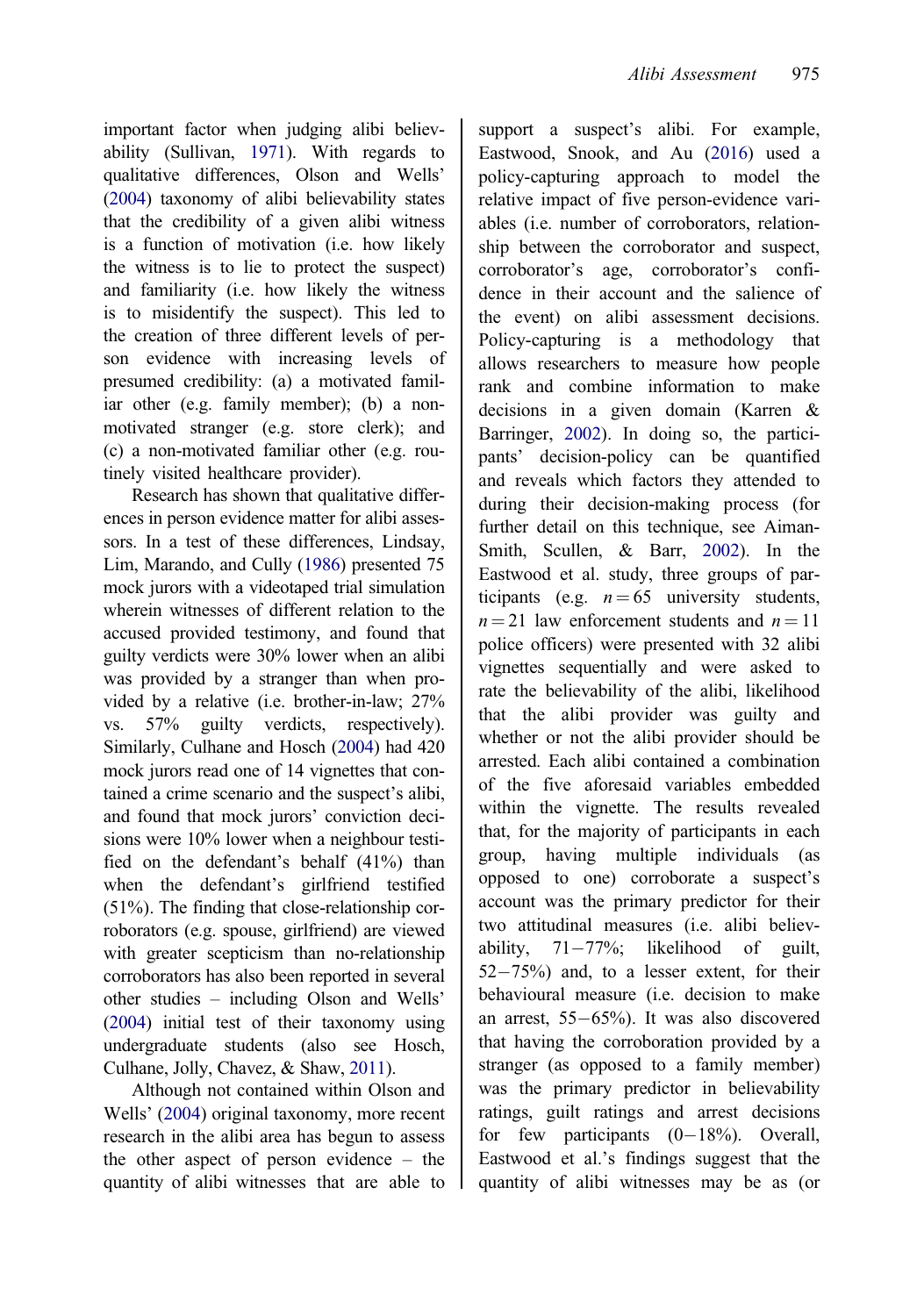more) important as the quality of the alibi witnesses.

#### The current research

Given that suspects rely heavily on person evidence when providing an alibi, it is imperative to look at the effect of variations in both quality and quantity of person evidence on alibi assessments. Specifically, it is unclear what type of people and how many people an innocent suspect needs to provide in order to generate an alibi that is viewed favourably and, thus, be perceived as innocent. The goal of the current research was to assess the protective ability of person evidence by examining the nature of the relationship between the two aforementioned person evidence factors – namely, the corroborator's relationship to the suspect and the number of corroborators (henceforth, referred to as relationship and number, respectively).

## Experiment 1

The goal of Experiment 1 was to examine the effect of corroboration that came from either a brother(s) or a neighbour(s) (i.e. relationship) and from one, four or seven corroborators (i.e. number). Based on the aforementioned research, we predict that alibis corroborated by a neighbour(s) will be assessed more favourably than alibis corroborated by a brother(s). Specifically, we expect higher ratings of believability, lower ratings of the likelihood of the suspect's guilt (i.e. attitudinal measures) and fewer decisions to retain the provided suspect as the primary suspect (i.e. behavioural measure). We also predict that an alibi corroborated by seven alibi witnesses will be rated more favourably than when corroborated by four or one alibi witness(es); an alibi corroborated by four alibi witnesses will be rated as more favourable than one corroborated by a single alibi witness. We also expect a synergistic interaction whereby relationship type and number of corroborators reinforce each other's effects on alibi assessments. In other words, a higher number of alibi corroborators will enhance the effect of relationship type.

# Method

## Design

A 2 (relationship: brother, neighbour)  $\times$  3 (number: 1 corroborator, 4 corroborators, 7 corroborators) between-participants design was used. The dependent measures consisted of ratings of alibi believability, two ratings (pre-alibi and post-alibi) of likelihood that the suspect is guilty and a forced-choice decision regarding whether or not the alibi provider should continue to be pursued as the primary suspect. Specifically, alibi believability was measured using a 10-point scale  $(1 = \text{extremely}$  unbelievable,  $10 = \text{extremely}$ believable); likelihood that the suspect is guilty was also measured on a 10-point scale  $(1 =$  extremely unlikely,  $10 =$  extremely likely). The two options for the binary forced-choice decision about suspect suspicion (henceforth referred to as suspicion) were: (a) continue to pursue him as the primary suspect, or (b) begin to search for other suspects.

# Materials

The stimuli consisted of a seven-page online survey hosted on Qualtrics.com. The first page consisted of an informed consent form. The second page contained demographics questions about age, gender and ethnicity. The third page contained the following scenario for participants to consider:

In this study you will be playing the role of a police detective investigating a homicide case. The victim in this case is a 34-year-old female who was found beaten and stabbed to death in her home early this morning. The coroner placed the time of death at approximately 8:00 pm last night. An initial review of her personal details revealed that she was recently divorced from her husband after two years of marriage and lived alone. Patrol officers also interviewed the victim's only close neighbour, who mentioned that the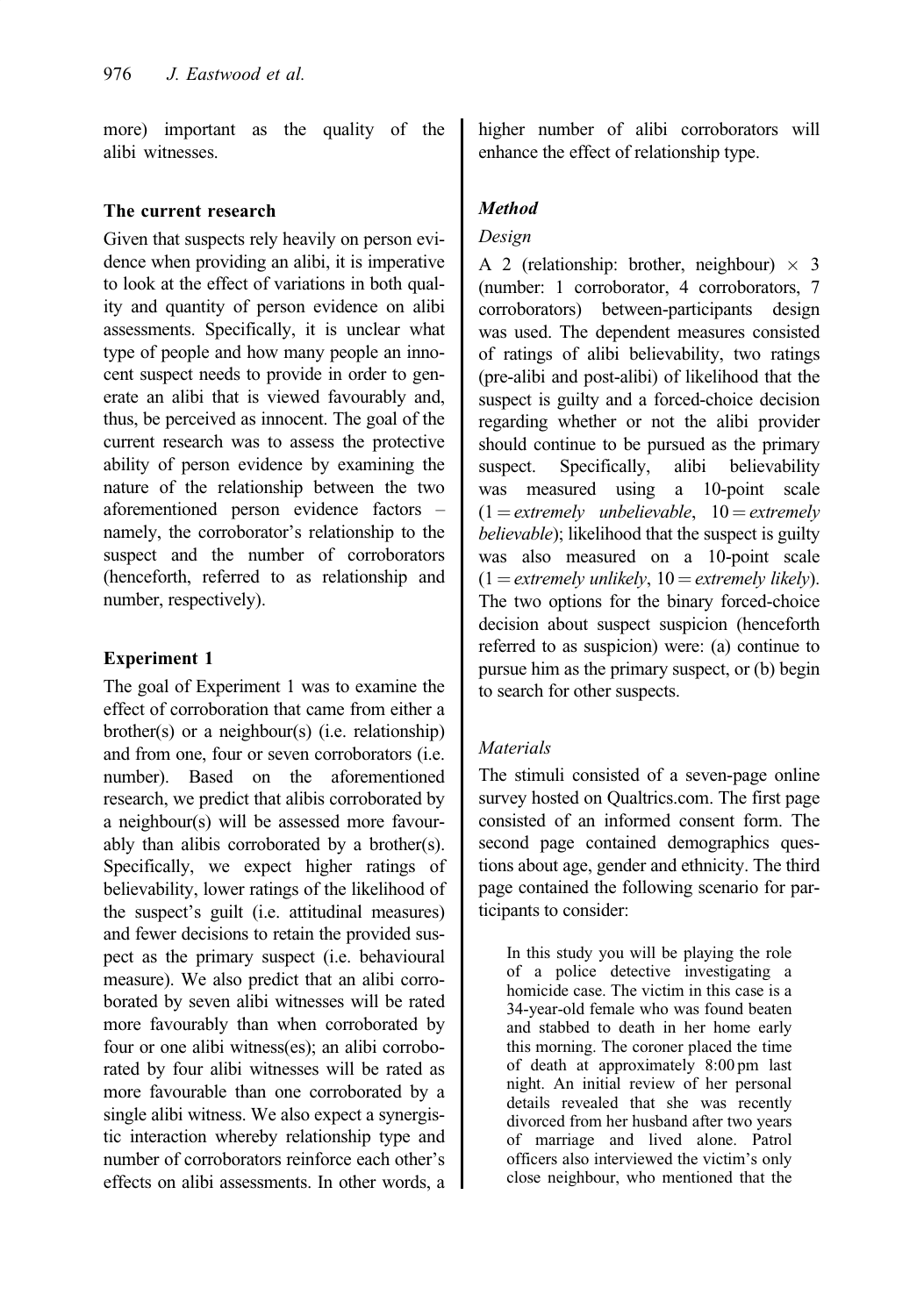<span id="page-5-0"></span>victim and her ex-husband had several heated arguments over the past few weeks. However, the neighbour had gone to bed early the previous evening so they could not offer any information regarding the time when the crime occurred. A review of the ex-husband's file confirmed that police had been called twice in the past month to intervene in a verbal argument between the victim and her exhusband; however, no charges were laid.

This scenario was designed to provide a rationale for why the ex-husband was the initial suspect, while also not providing any evidence that would implicate the ex-husband in the crime directly. After reading the above scenario, participants were asked to rate the likelihood that the ex-husband was guilty (i.e. pre-alibi guilt).

The fourth page contained the following alibi from the ex-husband (differences between conditions are contained in brackets):

As an initial step in your investigation, you locate the ex-husband and ask him his whereabouts during the time the crime occurred. He reported that he spent the entire evening at home, which is located across town from the victim's house. He said he was watching an NBA basketball game on television, which you verify began at 7:30 pm and ended around 10:00 pm. He also mentioned that in order to [have a visit with his family he invited his brother/4 brothers/7 brothers] [get to know some people in his neighbourhood he invited his neighbour/4 neighbours/7 neighbours] over to watch the game, and they were together at his home for the duration of the game. You subsequently question the ex-husband's [1/4/7 brother(s)]  $[1/4/7 \text{ neighbor}(s)]$  and they all confirmed the ex-husband's account that they were at his home watching the basketball game on television around 8:00 pm when the crime occurred.

After reading the above scenario, participants were asked to rate the believability of the alibi and the likelihood that the suspect is guilty (i.e. post-alibi guilt), and make the two-alternative forced-choice decision about suspicion.

The fifth page contained an open-ended question that asked participants to type as much detail as possible into a textbox about the reason(s) for their believability and guilt ratings, and suspicion decision. The sixth page consisted of two multiple-choice attention check questions (what crime type was used in the scenario; what did the ex-husband claim to be doing in his alibi statement). The seventh page consisted of a debriefing form, thanked the participants and provided them with the contact information of the primary researcher.

## Procedure

Participants were recruited using the Qualtrics Panels Service. Potential participants were sent the URL link for the study via email. Once the survey was accessed, participants worked their way through each of the pages of the online survey outlined above. The survey was designed such that participants were assigned randomly to one of the six conditions. On average, participants took 5.34 min  $(SD = 3.80)$  to complete the survey. Participants were compensated by Qualtrics directly for completing the survey.<sup>1</sup>

# Participants

The participants included in the final sample were 252 adults from across the United States (see [Table 1](#page-6-0) for sample size per condition). For a medium effect size ( $d = 0.50$ ) and  $\alpha =$ .05, with our sample size, the power was .98 for the factor with two levels (i.e. relationship) and .95 for the factor with three levels (i.e. number), and .95 for the interaction (Cohen, [1992\)](#page-15-0). The sample consisted of 185 women  $(M<sub>age</sub> = 45.45 \text{ years}, SD = 16.35)$  and 67 men  $(M<sub>age</sub> = 52.60 years, SD = 16.02)$ . In terms of ethnicity, 217 (86%) participants self-reported as White/Caucasian, 17 (7%) as Black, eight (3%) as being from multiple ethnic backgrounds, five  $(2\%)$  as Asian, and four  $(2\%)$  as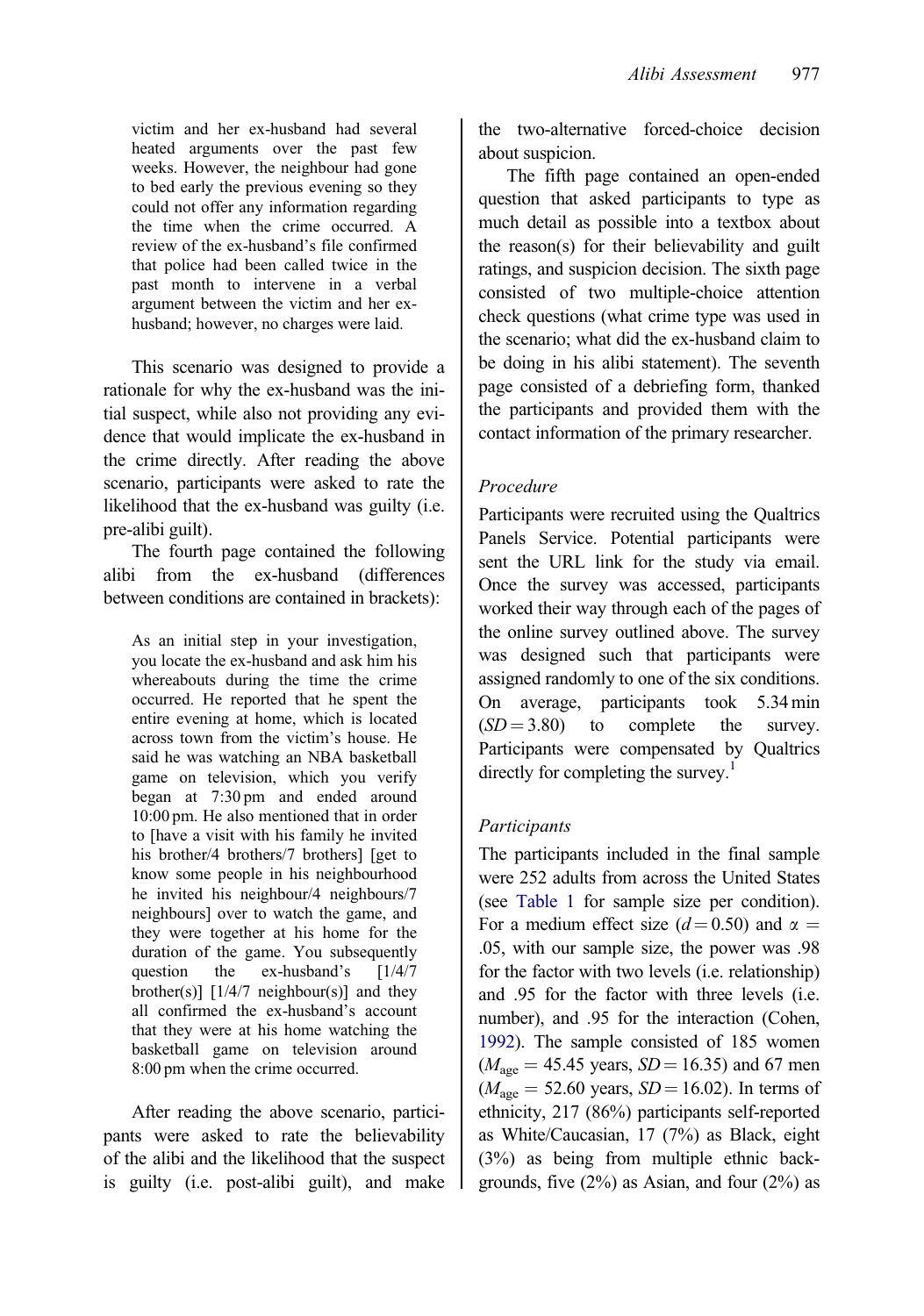<span id="page-6-0"></span>

|               |                              |                 | Brother $(n = 127)$                             |            |                                               |                 |                                               |                    | Neighbour $(n = 125)$                          |            |                                                 |                 |
|---------------|------------------------------|-----------------|-------------------------------------------------|------------|-----------------------------------------------|-----------------|-----------------------------------------------|--------------------|------------------------------------------------|------------|-------------------------------------------------|-----------------|
|               | 1 corroborator<br>$(n = 42)$ |                 | 4 corroborators<br>$(n = 42)$                   |            | 7 corroborators<br>$(n=43)$                   |                 | 1 corroborator<br>$(n=42)$                    |                    | 4 corroborators<br>$(n = 42)$                  |            | 7 corroborators<br>$(n=41)$                     |                 |
|               | [95% CI]<br>M(SD)            | $n\binom{0}{0}$ | [95% CI]<br>M(SD)                               | n(%)       | [95% CI]<br>M(SD)                             | $n\binom{0}{0}$ | [95% CI]<br>M(SD)                             | $n$ $\binom{0}{0}$ | M (SD))<br>[95% CI]                            | n(%)       | $M(SD)$<br>[95% CI]                             | $n\binom{0}{0}$ |
| Believability | 6.62(1.96)<br>[6.01, 7.23]   |                 | 6.95(1.90)                                      |            | 7.19 (1.74)                                   |                 | 7.26 (1.84)                                   |                    | 7.60 (1.71)                                    |            | 7.76 (2.23)                                     |                 |
| Guilt         | 4.85, 6.20]<br>5.52 (2.17)   |                 | $[6.36, 7.54]$<br>5.93 $(2.09)$<br>[5.28, 6.58] |            | [4.70, 5.95]<br>$[6.65, 7.72]$<br>5.33 (2.03) |                 | $[6.69, 7.83]$<br>5.55 (2.17)<br>[4.87, 6.22] |                    | $[7.06, 8.13]$<br>4.55 $(2.11)$<br>3.89, 5.21] |            | $[7.05, 8.46]$<br>4.46 $(2.60)$<br>[3.64, 5.28] |                 |
| Suspicion     |                              | 16 (38.10)      |                                                 | 18 (42.86) |                                               | 10(23.26)       |                                               | 20 (47.62)         |                                                | 11 (26.19) |                                                 | 10(24.39)       |

#### Results

There was a negative correlation between believability and post-alibi guilt  $(r = -.54)$ , and between believability and suspicion  $(r = -0.40)$ . There was a positive correlation between post-alibi guilt and suspicion  $(r = .51)$ . There were no statistically significant differences between the six conditions with respect to any of the demographic variables or pre-alibi ratings of guilt ( $ps > .05$ ). The means (along with the standard deviations and 95% confidence intervals) for the three investigative decisions as a function of relationship and number are shown in Table 1.

#### Believability

The average rating of believability was 6.92  $(SD = 1.87)$  for those in the brother conditions and 7.54  $(SD = 1.94)$  for those in the neighbour conditions. The average ratings of believability for one-corroborator conditions was 6.94 ( $SD = 1.92$ ), was 7.28 ( $SD = 1.83$ ) for four-corroborators conditions, and was 7.46  $(SD = 2.00)$  for seven-corroborators conditions. A two-way independent analysis of covariance (ANCOVA), with pre-alibi guilt ratings as a covariate, revealed a statistically significant main effect of relationship on alibi believability,  $F(1, 245) = 7.51$ ,  $p = .007$ . Participants in the neighbour conditions rated the alibi as more believable  $(d=0.33)$  than those in the brother conditions. There was no statistically significant effect of number on alibi believability,  $F(2, 245) = 1.80, p = .168;$ the effect sizes were all small  $(ds < 0.30)$ . There was no statistically significant interaction,  $F(2, 245) = 0.125$ ,  $p = .883$ .

#### Guilt

The average rating of post-alibi guilt was 5.59  $(SD = 2.09)$  for those in the brother conditions and 4.86  $(SD = 2.33)$  for those in the neighbour conditions. The average ratings of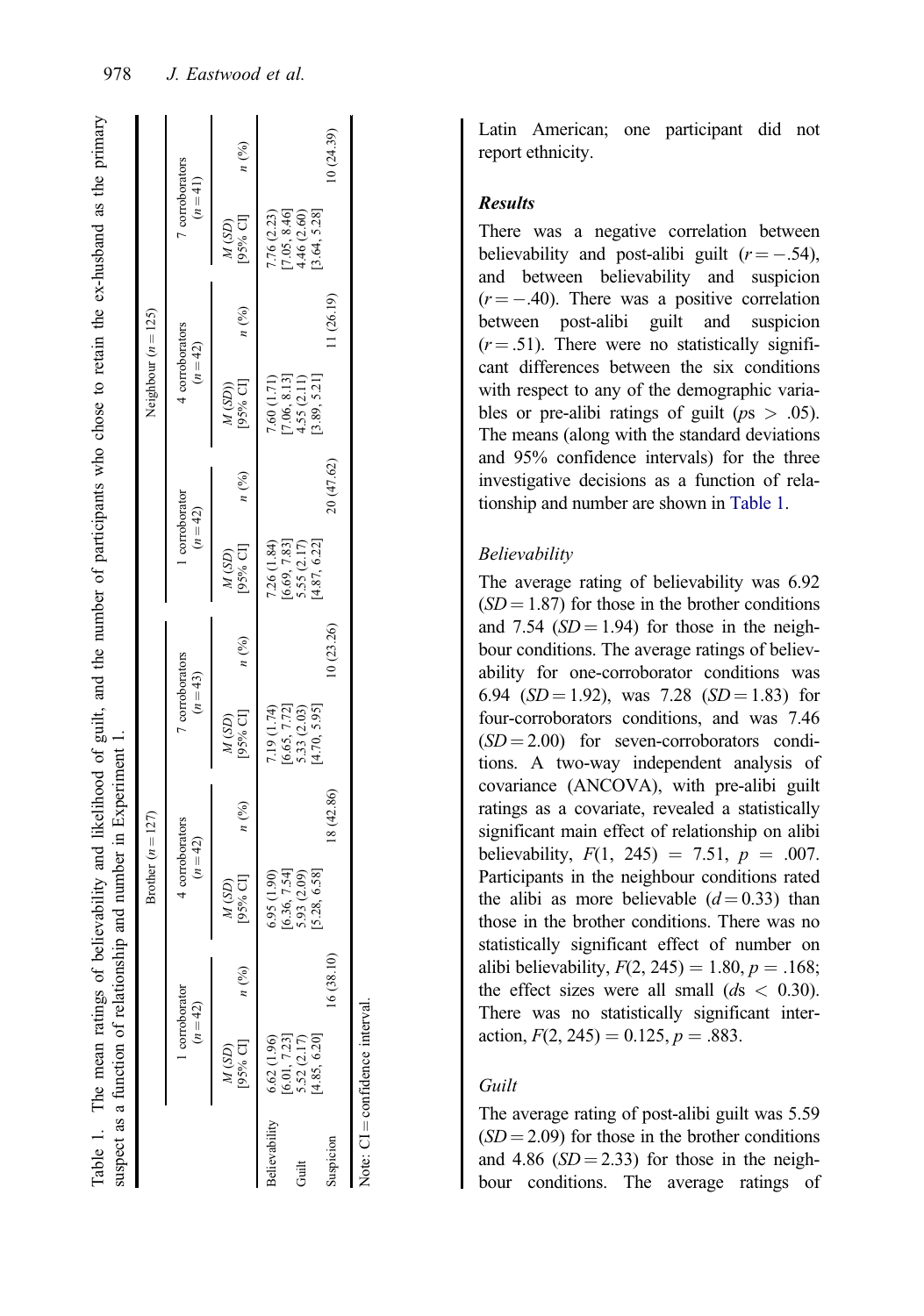post-alibi guilt when there were one-corroborator conditions was  $5.54$  (SD = 2.15), was 5.24  $(SD = 2.20)$  for four-corroborators conditions, and was  $4.90$  (SD = 2.35) for seven-corroborators conditions. The ANCOVA revealed a statistically significant main effect of relationship on likelihood of guilt,  $F(1, 245) =$ 9.47,  $p = .002$ . Participants in the neighbour conditions rated the alibi as less likely that the suspect was guilty  $(d = 0.33)$  than those in the brother conditions. There was no statistically significant effect of number on likelihood of guilt,  $F(2, 245) = 2.08$ ,  $p = .128$ ; the effect sizes were all small  $(ds < 0.30)$ . There was no statistically significant interaction,  $F(2, 245) =$  $1.52, p = .222.$ 

Across all conditions, the average pre-alibi rating of guilt was 7.19  $(SD = 1.62)$ , suggesting that the homicide scenario was successful in generating initial suspicions of guilt toward the ex-husband. The average post-alibi rating of guilt was  $5.23$  ( $SD = 2.24$ ); this difference was statistically significant,  $t_{(251)} = 13.48$ ,  $p < .01$ ,  $r = .32$ ,  $d = 0.85$ . Moreover, 91.3% of participants indicated at the outset of the experiment that they believed the ex-husband was likely guilty (gave a rating of 6 or above on the 10-point initial guilt scale), as compared to 50.8% of participants who believed the exhusband was guilty (gave a rating of 6 or above on the 10-point post-alibi guilt scale) after being provided with either of the six alibis. There was a statistically significant reduction in the judgments of likelihood of guilt from pre-alibi guilt ratings to post-alibi guilt ratings in all six conditions. The largest reduction was for the conditions that had four neighbours as alibi witnesses  $(d=1.23)$ , and the smallest reduction was for the conditions that had one family as the alibi witness  $(d=0.51)$ ; the average effect size for all six conditions was  $d = 0.87$ .

#### Suspicion

The percentage of participants who chose to retain the ex-husband as the primary suspect when the corroborator was a brother(s) was 34.65% and was 32.80% when the corroborator was a neighbour(s). A chi-square test revealed that the binary decision on whether or not to retain the ex-husband as the primary suspect did not differ as a function of relationship,  $\chi^2(1, N=252) = 0.96, p = .76$ . The percentage of participants who chose to retain the ex-husband as the primary suspect when there were seven corroborators was 23.81%, was 34.52% for four corroborators, and 42.86% for one corroborator. A chi-square test revealed that the binary decision on whether or not to retain the ex-husband as the primary suspect differed as a function of number,  $\chi^2(2,$  $N = 252$ ) = 6.85, p = .03. That is, there were more participants who wanted to retain the exhusband as the primary suspect in the one-corroborator condition than you would expect by chance, and fewer in the sevencorroborator condition; the difference between the expected and actual count for the fourcorroborator condition was miniscule. There was no difference in the proportion of people who retained the ex-husband as the primary suspect across six conditions,  $\chi^2$ (5,  $N = 252$ )  $= 10.33, p = .07.$ 

#### **Discussion**

The goal of Experiment 1 was to examine the relative effect of quality (i.e. type of the suspect–corroborator relationship) and quantity (i.e. the number of corroborators) on judgments of alibi believability, likelihood of suspect's guilt and suspect suspicion. We manipulated quality by comparing alibis that were provided by brothers versus neighbours. In contrast to our prediction, we found that relationship type had a small effect on the two attitudinal measures and a negligible effect on the behavioural measure. In other words, the social distance between the suspect and the corroborator did not appear to matter much to our participants (see Olson & Wells, [2004](#page-16-0)). We believe that these small effects may be due to the brother and neighbour categories being viewed similarly; that is, the participants may have also viewed the neighbour(s) as a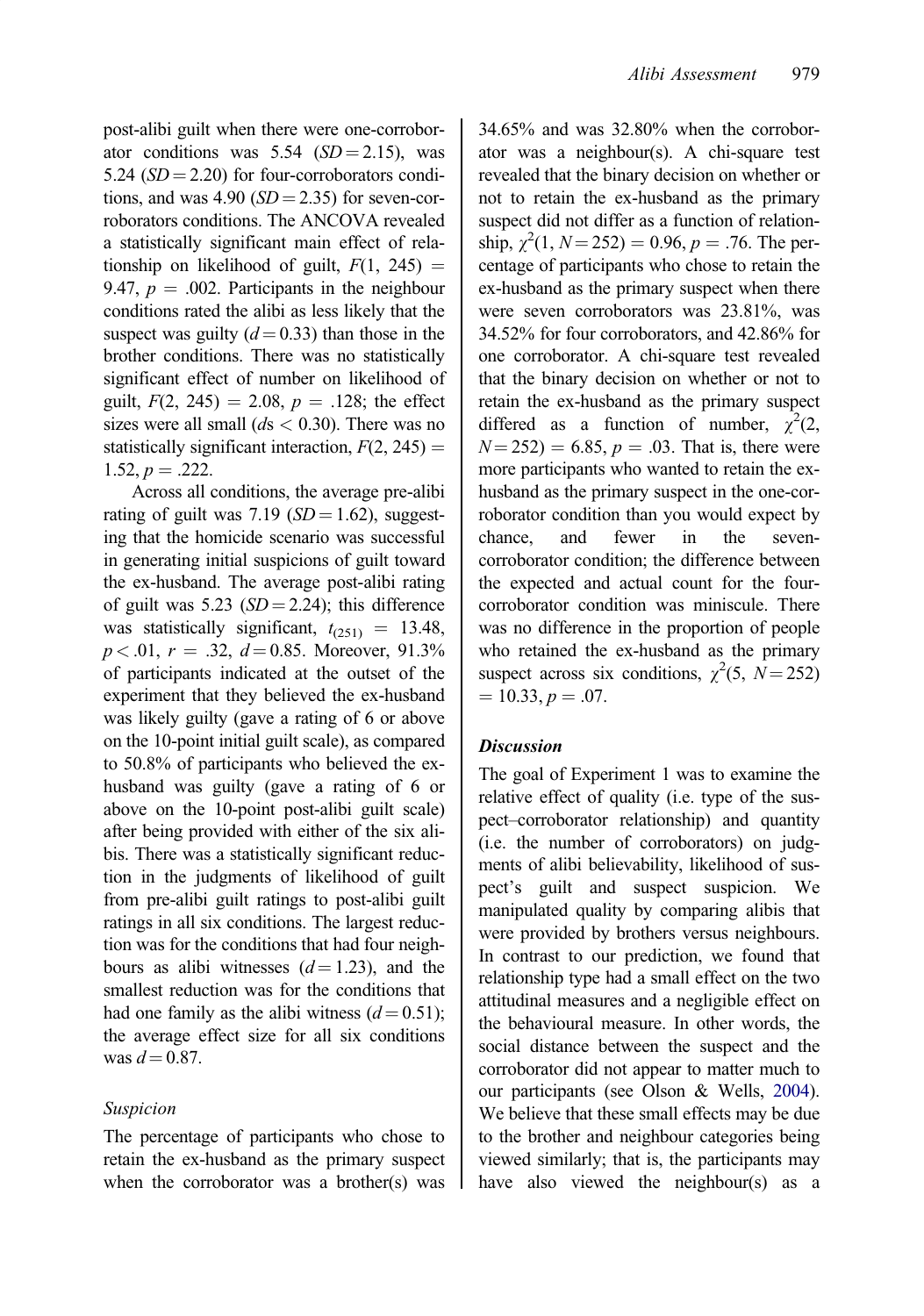<span id="page-8-0"></span>motivated familiar person(s) who would lie for the suspect because they belong together in a small social group (e.g. neighbourhood; see Forsyth, [2014](#page-16-0)). Although participants primarily highlighted the low credibility of family members as alibi witnesses, several did explicitly mention the possibility of neighbours also lying to protect the ex-husband (e.g. 'It would be very easy for the ex-husband to ask the neighbour to cover for him.'; 'The ex-husband's alibi is not exactly rock solid. Perhaps this neighbour is a friend who agreed to corroborate with him on his story to the authorities.'). If the social distance was perceived to be greater, then it is possible that relationship may have an effect on alibi assessments.

We manipulated quantity by comparing alibis that were provided by one, four or seven individuals. In contrast to our predictions, we found negligible to small effects of number of corroborators on judgments of believability and likelihood of guilt. However, the percentage of participants who opted to pursue the exhusband as the primary suspect reduced as a function of the number of alibi witnesses provided. Specifically, two fifths of alibi assessors chose to pursue the ex-husband as the primary suspect when there was one corroborator, as compared to one fifth of alibi assessors who were provided with seven alibi witnesses. One potential explanation for the mixed results is methodological; the difference may be due to the variation in the type of numerical rating scale used. For the attitudinal measures, a more sensitive, 10-point scale was used (which allows for one to detect small differences), whereas an insensitive, 2-point scale was used for the behavioural measure (which can only detect large differences; Kite & Whitley, [2018\)](#page-16-0). Put differently, the use of an insensitive scale lumps those who strongly want to pursue the suspect together with those who somewhat want to pursue the suspect; the disparity may be an artefact of the rating scales used in this experiment. The fact that the average believability and guilt ratings were all in the expected direction suggests that the number of corroborators may have an effect on attitudinal measures if the manipulation was stronger.

Another potential explanation is that, unlike the judgments of believability and likelihood of guilt (which are attitudinal), the decision of whether or not to pursue the suspect is a behavioural intention that has more consequences (i.e. attitudes and behaviours are not veridical; see Eagly & Chaiken, [1993](#page-15-0)). Therefore, participants may have considered more external contextual information when making the choice regarding whether or not to continue to prioritize the ex-husband: a factor mentioned explicitly by several participants (e.g. wanting to collect more case-relevant information on him before moving on to other suspects). For example, many participants speculated about the specific role the ex-husband may have played in the event and questioned the accuracy of the investigative process thus far (e.g. 'The ex-husband could have used someone else to kill his wife and paid them off.'; 'The coroner's estimate of time is just that, an estimate. The murder could have occurred later.'). Assuming that the number of corroborators has a real effect on the suspicion decision (i.e. it is not a spurious finding), we speculate that our participants reasoned logically that the likelihood that people would lie for someone about a violent crime decreases as the number of people that has to be convinced to lie increases.

We also found that our participants became less sceptical of the ex-husband's guilt once they were provided with any form of person evidence. We found that nine out of every 10 participants indicated at the outset that they believed the ex-husband was likely guilty, compared to five out of every 10 participants who believed the ex-husband was guilty after being informed that there was at least one alibi witness. This finding suggests that the ability to have even just one person – who may also be perceived to be motivated – support the alibi is enough to dampen initial belief about guilt. This finding is in line with Olson and Wells' ([2004](#page-16-0)) theory that some person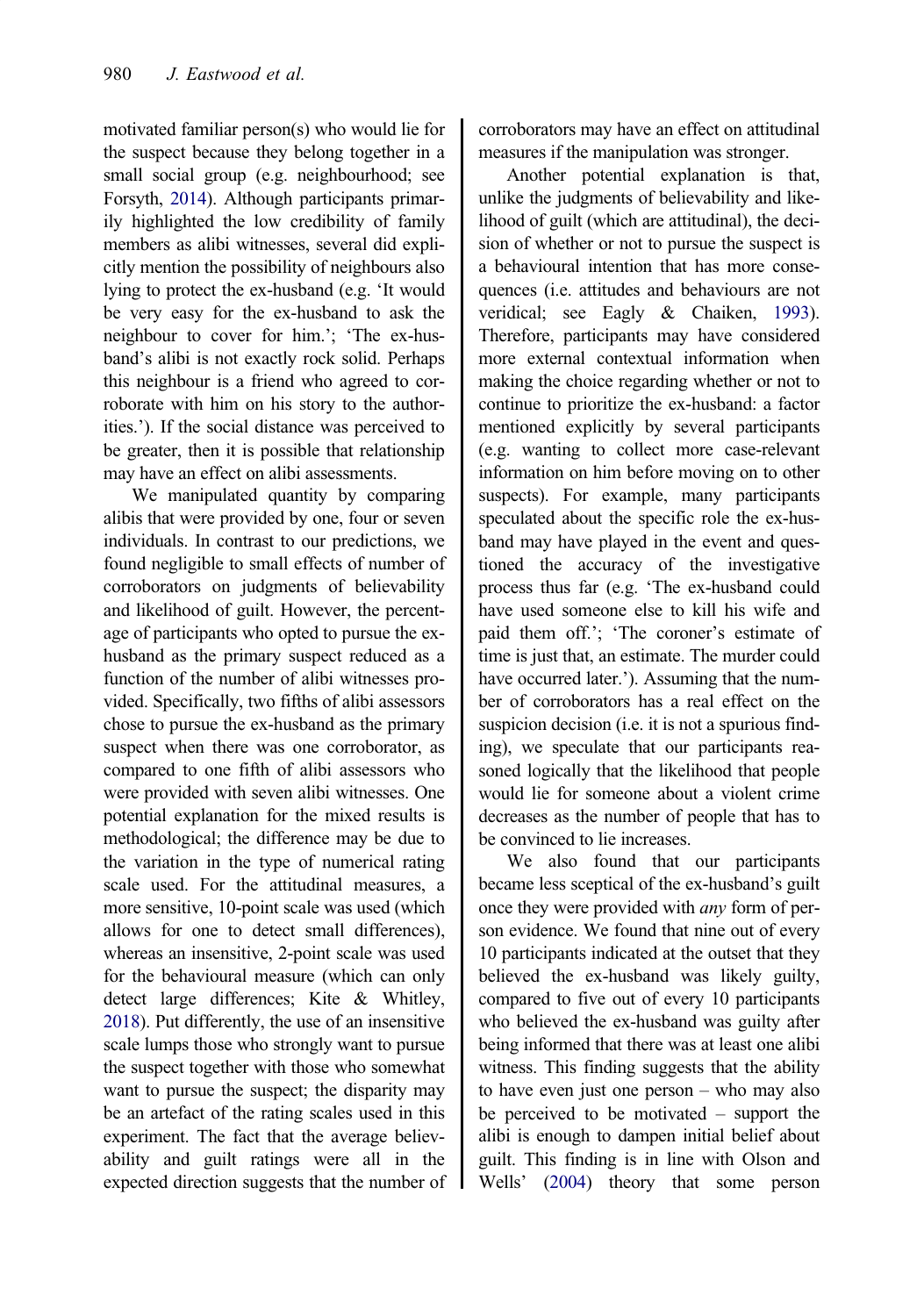<span id="page-9-0"></span>evidence (regardless of the type of relationship; e.g. motivated vs. non-motivated familiar other) leads to greater believability than when no evidence at all exists. Of course, our participants were not told that the ex-husband did not have an alibi; rather, they were simply unaware of any potential alibi in their initial guilt ratings. Future research may wish to explore whether or not alibi assessments change if the assessor is explicitly told that there is no alibi at all, which would be a more direct test of Olson and Wells' theory of alibi believability.

## Experiment 2

Given the outcome of Experiment 1, the goal of Experiment 2 was to conduct a conceptual replication of Experiment 1 by increasing the social distance between the suspect and the non-motivated corroborator (i.e. from neighbour to nursing home staff). The purpose of changing the corroborators to nursing home staff members was to remove the potential social dynamic associated with neighbour relationships and thereby reduce the potential belief that the corroborator would lie for the suspect. We also wanted to increase the extremity of the number of corroborators (e.g. 1 vs. 7 vs. 14). Changing the maximum number of available corroborators to 14 effectively doubled the number of corroborators presented in the largest group from Experiment 1. Doing so allowed us to test the upper limits of the effect while also approximating the number of corroborators present in several real-world cases (cf. at least 11 alibi witnesses were proffered in the Eric Morgan case, R. v. Morgan, [2013;](#page-16-0) also see Canadian Broadcasting Corporation documentary, Davidson & MacIntyre, [2014,](#page-15-0) for how Morgan was in a night club celebrating his birthday with numerous more people; in the case of Richard Rosario, there were 13 alibi witnesses, see Fasick & Italiano, [2016](#page-15-0); Slepian, [2016](#page-16-0); in the widely known case of Steven Avery, there were 16 alibi witnesses, see Netflix

documentary, Making a Murderer; Ricciardi, Demos, Nishimura, & Del Deo, [2015\)](#page-16-0).

We predict that alibis corroborated by a nursing home staff member(s) will be assessed more favourably than alibis corroborated by a family member(s). Specifically, we expect higher ratings of believability, lower ratings of the likelihood of the suspect's guilt (i.e. attitudinal measures) and fewer decisions to retain the provided suspect as the primary suspect (i.e. behavioural measure). We also predict that corroboration provided by by 14 alibi witnesses will be rated more favourably than when corroborated by seven or one alibi witness(es); corroboration supported by seven alibi witnesses will be more favourable than one alibi witness. We also expect a synergistic interaction whereby relationship type and number of corroborators reinforce each other's effects on alibi assessments. In other words, a higher number of alibi corroborators will enhance the effect of relationship type.

# Method

# Design

A 2 (relationship: family member, staff member)  $\times$  3 (number: 1 corroborator, 7 corroborators, 14 corroborators) between-participants design was used. The same dependent measures as those used for Experiment 1 were used for Experiment 2 (i.e. alibi believability, pre- and post-alibi ratings of likelihood that the suspect is guilty, and a two-alternative forced-choice suspicion decision).

# Materials

Apart from the alibi and alibi corroborator information, the stimuli consisted of the same seven-page online survey hosted on Qualtrics.com that was used in Experiment 1. Given that the homicide scenario used in Experiment 1 was successful in producing relatively high initial levels of guilt without introducing inculpatory evidence, it was retained for Experiment 2.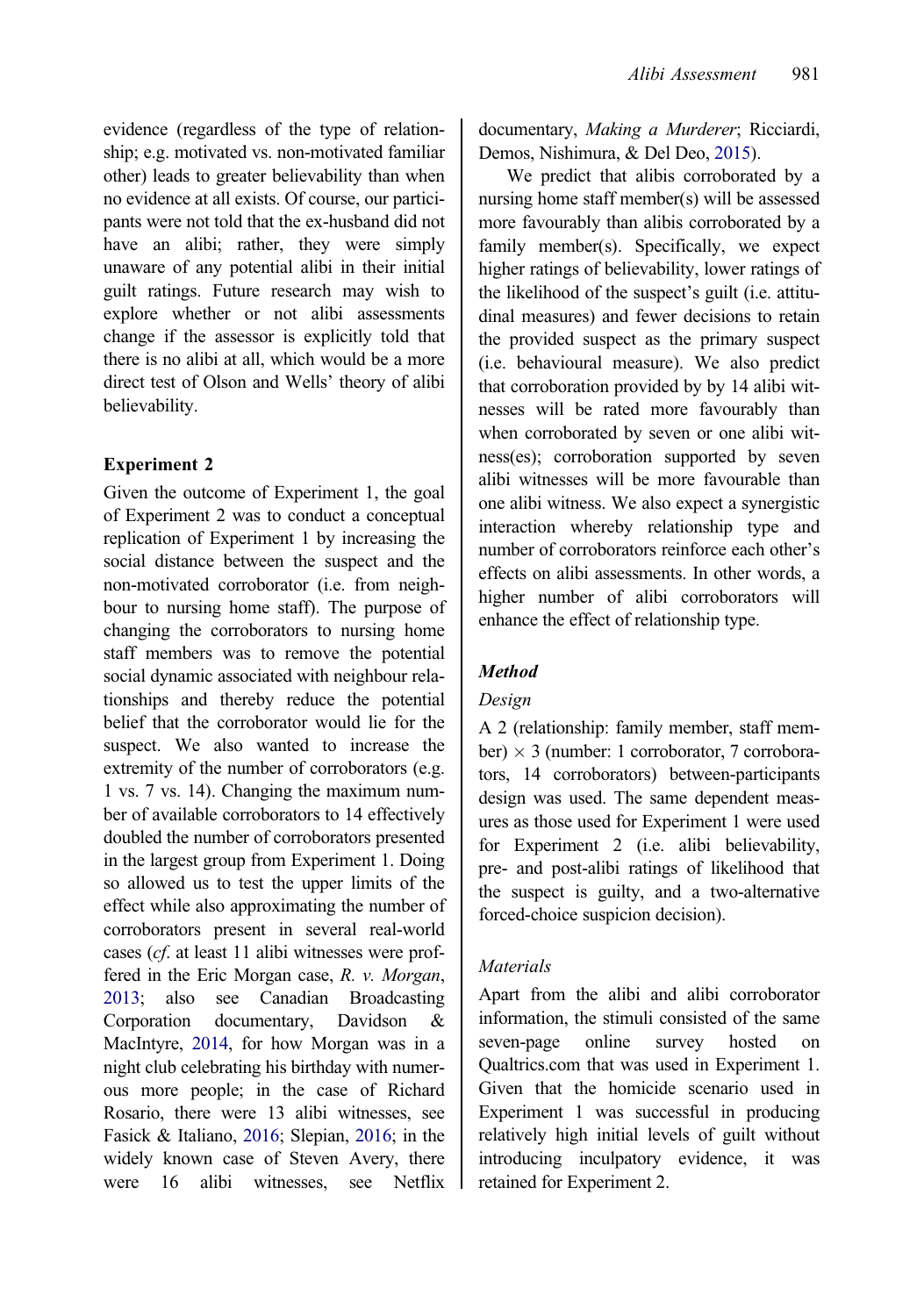<span id="page-10-0"></span>The following alibis from the ex-husband were used in Experiment 2 (differences between conditions are contained in brackets):

Staff member corroboration. As an initial step in your investigation, you locate the ex-husband and ask him his whereabouts during the time the crime occurred. He reported that he spent the entire evening having a visit with his mother, who has early-onset Alzheimer's, at her nursing home. The nursing home is located approximately 45 minutes' drive from the victim's house. Patrol officers subsequently attempted to locate individuals who could verify the exhusband's account of being at the nursing home last evening. They were able to locate [1/7/14] nursing home staff member(s) who reported seeing the exhusband the previous evening at the time the crime occurred. The  $[1/7/14]$  staff member(s) all confirmed that the exhusband was present at the nursing home at the time that the crime took place, which matches the ex-husband's account.

Family member corroboration. As an initial step in your investigation, you locate the ex-husband and ask him his whereabouts during the time the crime occurred. He reported that he spent the entire evening having a visit with his mother, who has early-onset Alzheimer's, at her house. The mother's house is located approximately 45 minutes' drive from the victim's house. Patrol officers subsequently attempted to locate individuals who could verify the exhusband's account of being at his mother's house last evening. They were able to locate [1/7/14] of the ex-husband's family members who reported seeing him the previous evening. The [1/7/14] family member(s) confirmed that the ex-husband was present at the house at the time that the crime took place, which matches the ex-husband's account.

# Procedure

The same procedure as that outlined in Experiment 1 was used for Experiment 2. The average time taken for participants to complete the survey was  $4.19 \text{ min}$  (SD = 1.77). Participants were compensated by Qualtrics directly for completing the survey.<sup>2</sup>

# **Participants**

The participants in the final sample were 247 adults from across the United States (see [Table 2](#page-11-0) for sample size per condition). For a medium effect size  $(d= 0.50)$  and  $\alpha = .05$ , with our sample size, the power is .97 for the factor with two levels (i.e. relationship), .95 for the factor with three levels (i.e. number), and .95 also for the interaction (Cohen, [1992](#page-15-0)). The sample consisted of 185 women ( $M_{\text{age}} =$ 37.37 years,  $SD = 13.60$ ) and 60 men ( $M_{\text{age}} =$ 39.32 years,  $SD = 14.19$ ; two individuals did not report their gender). In terms of ethnicity, 190 (77%) of participants self-reported as White/Caucasian, 15 (6%) as Asian, 13 (5%) as Black, 11 (5%) as being from multiple ethnic backgrounds, nine (4%) as Latin American, and three (1%) as Aboriginal; six participants did not report ethnicity.

## Results

There was a negative correlation between ratings of believability and post-alibi guilt ( $r =$ -.31), and between ratings of believability and suspicion ( $r = -.33$ ). There was a positive correlation between post-alibi guilt and suspicion ( $r = .49$ ). There were no statistically significant differences between the six conditions with respect to any of the demographic variables or pre-alibi guilt ratings (all  $ps > .05$ ). The means (along with the standard deviations and 95% confidence intervals) for the three investigative decisions as a function of relationship and number are shown in [Table 2](#page-11-0).

# Believability

The average rating of believability was 6.30  $(SD = 1.82)$  for participants in the family member conditions and was  $7.08$  ( $SD = 2.08$ ) for those in the nursing staff conditions. The average ratings of believability for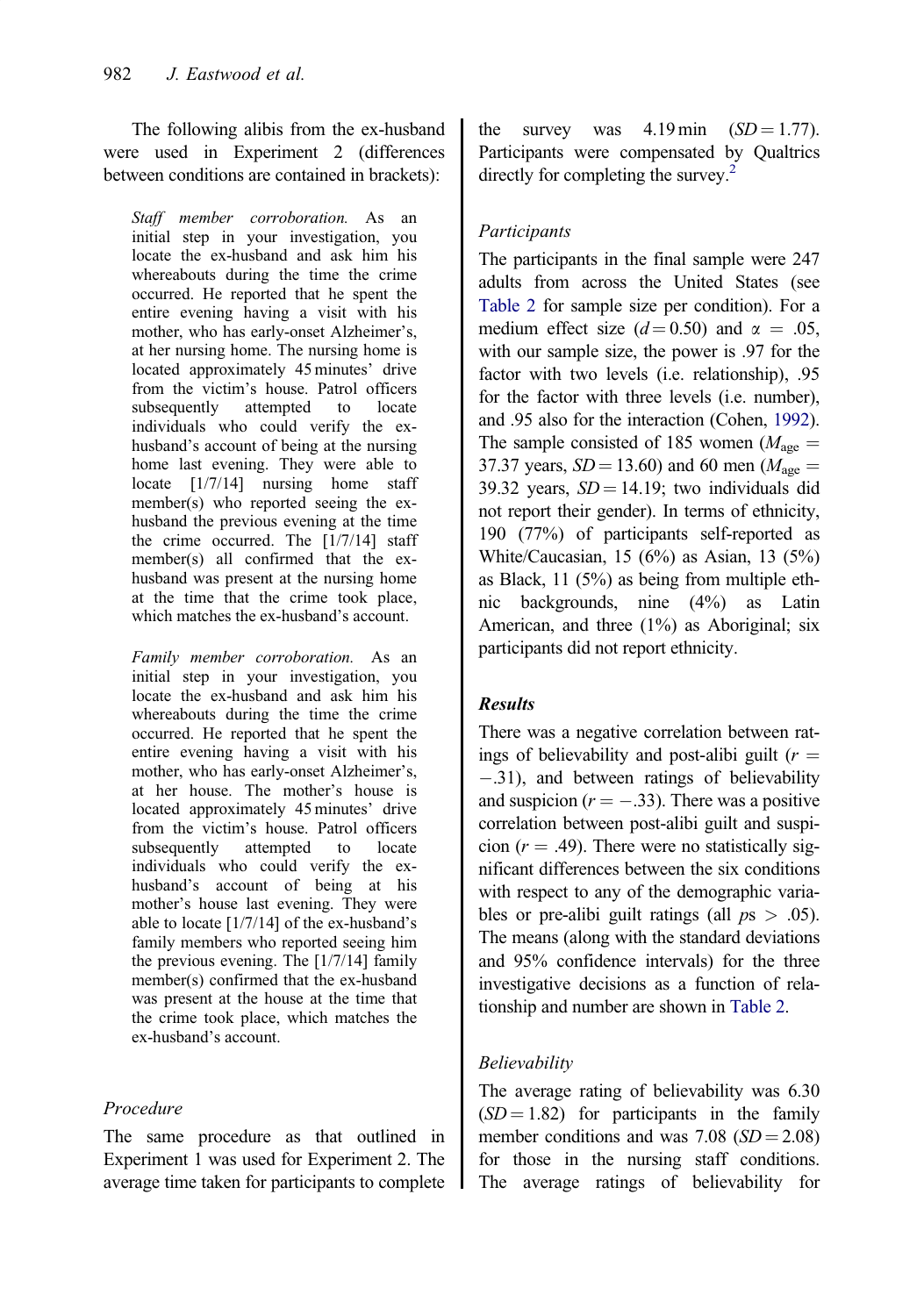|           |                                           |                 | suspect as a function of relationship and number in Experiment 2.<br>Family $(n = 122)$       |           |                                                                                               |            |                                                                             |                 | Nursing home staff $(n = 125)$                                 |           |                                                            |                 |
|-----------|-------------------------------------------|-----------------|-----------------------------------------------------------------------------------------------|-----------|-----------------------------------------------------------------------------------------------|------------|-----------------------------------------------------------------------------|-----------------|----------------------------------------------------------------|-----------|------------------------------------------------------------|-----------------|
|           | 1 corroborator<br>$(n=42)$                |                 | 7 corroborators<br>$(n = 44)$                                                                 |           | 14 corroborators<br>$(n = 36)$                                                                |            | 1 corroborator<br>$(n=45)$                                                  |                 | 7 corroborators<br>$(n = 36)$                                  |           | 14 corroborators<br>$(n = 44)$                             |                 |
|           | [95% CI]<br>$M(SD)$                       | $n\binom{0}{0}$ | M (SD)<br>[95% CI]                                                                            | $n$ (%)   | $M(SD)$<br>[95%CI]                                                                            | n(%)       | $M(SD)$<br>[95% CI]                                                         | $n\binom{0}{0}$ | $M(SD)$<br>[95% CI]                                            | $n$ (%)   | M (SD)<br>[95% CI]                                         | $n\binom{0}{0}$ |
|           | Believability 5.55 (1.81)<br>[4.98, 6.11] |                 |                                                                                               |           |                                                                                               |            |                                                                             |                 |                                                                |           |                                                            |                 |
| Guilt     | 6.57 (1.93)                               |                 | $\begin{array}{c} 6.55 \ (1.78) \\ [6.00, 7.09] \\ 5.73 \ (2.01) \\ [5.09, 6.36] \end{array}$ |           | $\begin{array}{c} 6.89 \ (1.62) \\ [6.34, 7.44] \\ 5.94 \ (1.39) \\ [5.47, 6.42] \end{array}$ |            | $\begin{array}{c} 6.29 \\ [5.71, 6.87] \\ 5.44 \\ [4.79, 6.18] \end{array}$ |                 | 7.58 $(1.76)$<br>[6.99, 8.18]<br>4.69 $(2.12)$<br>[3.98, 5.41] |           | 7.48 (2.25)<br>[6.79, 8.16]<br>3.77 (1.74)<br>[3.24, 4.30] |                 |
| Suspicion | [5.97, 7.17]                              | 25 (59.52)      |                                                                                               | 14(31.82) |                                                                                               | (0(27.78)) |                                                                             | 24 (53.33)      |                                                                | 12(33.33) |                                                            | 8 (18.18)       |
|           | Note: CI = confidence interval            |                 |                                                                                               |           |                                                                                               |            |                                                                             |                 |                                                                |           |                                                            |                 |

Table 2. The mean ratings of believability and likelihood of guilt, and the number of participants who chose to retain the ex-husband as the primary

Table 2.

<span id="page-11-0"></span>The mean ratings of believability and likelihood of guilt, and the number of participants who chose to retain the ex-husband as the primary

one-corroborator conditions was 5.93  $(SD = 1.90)$ , was 7.01  $(SD = 1.84)$  for the seven-corroborators conditions, and was 7.21  $(SD = 2.00)$  for 14-corroborators conditions. A two-way independent ANCOVA, with prealibi guilt ratings as a covariate, revealed a statistically significant main effect of relationship on alibi believability,  $F(1, 240) = 10.54$ ,  $p = .001$ . Participants in the nursing staff member conditions rated the alibi as more believable  $(d=0.40)$  than those in the family member conditions. There was also a statistically significant main effect of number on alibi believability,  $F(2, 240) = 12.50, p < .001$ . Participants in the one-corroborator conditions rated the alibi as less believable than participants in the seven-corroborators conditions  $(d=0.58)$  and participants in the 14-corroborators conditions  $(d=0.66)$ ; effect size between the seven-corroborators and 14-corroborators conditions was small  $(d=0.10)$ . There was no statistically significant interaction,  $F(2, 240) = 0.283$ ,  $p = .788$ .

#### Guilt

The average rating of post-alibi guilt was 6.08  $(SD = 1.87)$  for those in the family member conditions and 4.64  $(SD = 2.12)$  for nursing staff conditions. The average ratings of postalibi guilt for the one-corroborator conditions was  $5.99$  ( $SD = 2.13$ ), was  $5.26$  ( $SD = 2.15$ ) for seven-corroborators conditions, and was 4.75  $(SD = 1.92)$  for 14-corroborators conditions. The ANCOVA revealed a statistically significant main effect of relationship on likelihood of guilt,  $F(1, 240) = 45.48$ ,  $p < .001$ . Participants in the nursing staff conditions rated the ex-husband as less likely to be guilty  $(d=0.72)$  than those in the family member conditions. There was also a statistically significant main effect of number on likelihood of guilt,  $F(2, 240) = 8.34, p < .001$ . Participants in the one-corroborator conditions rated the ex-husband as more likely to be guilty than participants in the seven-corroborators conditions  $(d = 0.34)$  and participants in the 14-corroborators conditions  $(d=0.61)$ ;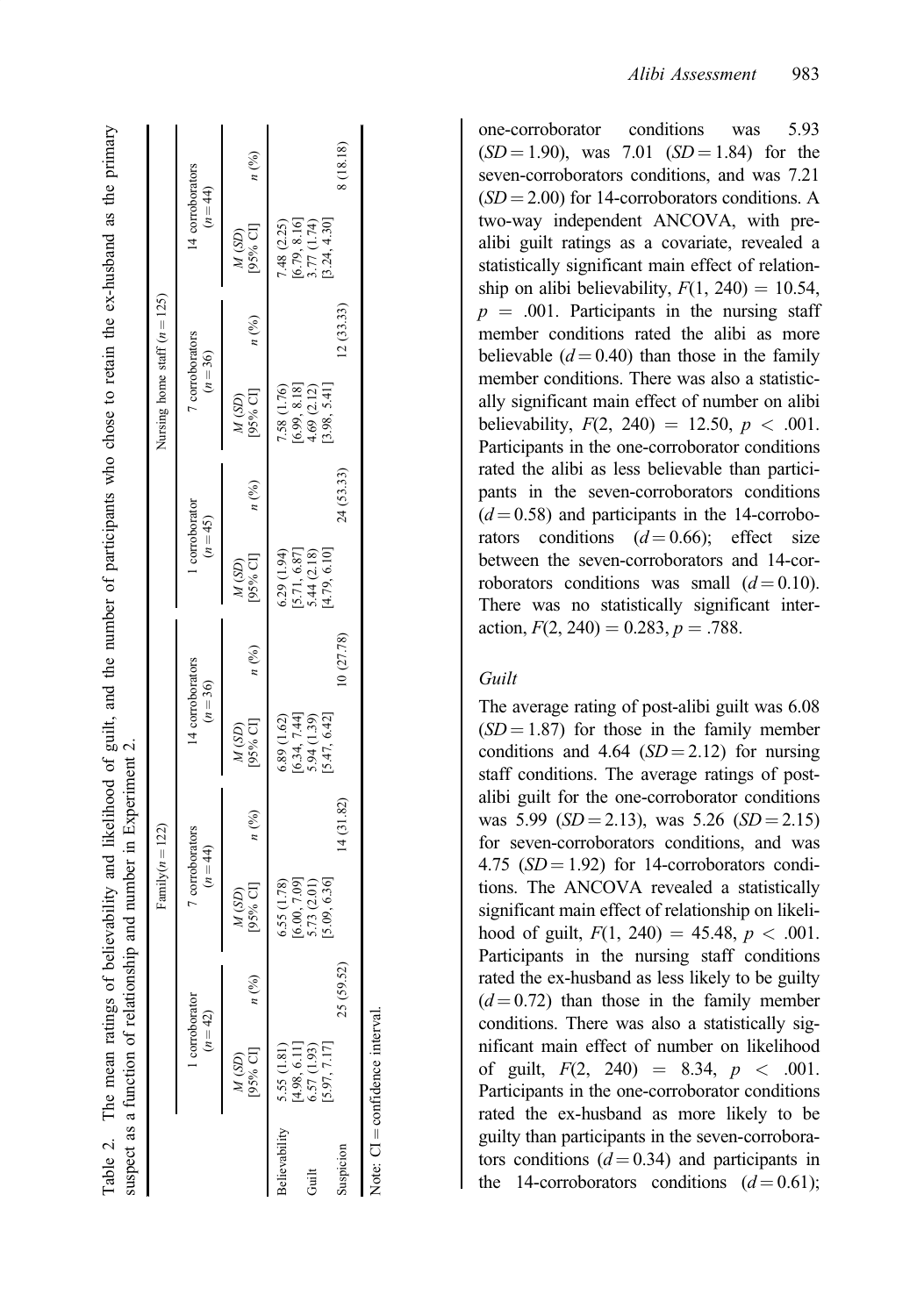effect size between the seven-corroborators and 14-corroborators conditions was small  $(d=0.25)$ . There was no statistically significant interaction,  $F(2, 240) = 1.62$ ,  $p = .200$ .

Across all conditions, the average pre-alibi rating of guilt was 7.04 ( $SD = 1.67$ ), thereby suggesting that the homicide scenario was also successful in generating initial suspicions of guilt toward the ex-husband. The average post-alibi rating of guilt was  $5.35$  ( $SD = 2.13$ ); the difference between the two ratings of guilt was statistically significant,  $t_{(246)} = 12.73$ ,  $p < .01$ ,  $r = .41$ ,  $d = 0.81$ . Moreover, 87.0% of participants indicated at the outset of the experiment that they believed the ex-husband was likely guilty (a rating of 6 or above on a 10-point scale), as compared to 54.7% of participants who believed the ex-husband was guilty (gave a rating of 6 or above) after being provided with either of the six alibis. There was a statistically significant reduction in the judgments of likelihood of guilt from pre-alibi guilt ratings to post-alibi guilt ratings in five of the six conditions. The largest reduction was for the conditions that had 14 nursing staff members as alibi witnesses  $(d = 1.42)$ , and the smallest (and non-significant) reduction was for the conditions that had one family member as the alibi witness  $(d=0.22)$ ; the average effect size for all six conditions was  $d = 0.86$ .

#### Suspicion

The percentage of participants who chose to retain the ex-husband as the primary suspect when a family member(s) was the corroborator was 40.16% and was 35.20% when the corroborator was a member of a nursing staff(s). A chi-square test revealed that the binary decision regarding the suspicion of the suspect did not differ as a function of relationship,  $\chi^2(1, N=247) = 0.65, p = .42$ . The percentage of participants who chose to retain the ex-husband as the primary suspect when there were 14 corroborators was 22.50%, was 32.50% for seven corroborators, and was 56.32% for one corroborator. A chi-square test revealed that the binary decision regarding the suspicion of the suspect differed as a function of number,  $\chi^2(2, N=247)$  = 21.65,  $p < .001$ . That is, there were more participants who wanted to retain the ex-husband as the primary suspect in the one-corroborator conditions than you would expect by chance, and fewer in the seven- and 14-corroborator conditions. There also was a difference in the proportion of people who retained the ex-husband as the primary suspect across six conditions,  $\chi^2(5, N=247) = 22.80, p < .001$ . In other words, there were more participants who wanted to retain the ex-husband as the primary suspect in both the one-nursing-staff and one-family-member conditions than you would expect by chance, and fewer in the 14 nursing-staff and 14-family-member conditions; the difference between the expected and actual count for both the seven-nursingstaff and seven-family-members conditions was miniscule.

#### **Discussion**

The goal of Experiment 2 was to build upon Experiment 1 by measuring the effect of person evidence on alibi assessments when an ostensibly unmotivated other (i.e. nursing staff member) was used as an alibi witness as opposed to a family member, and the maximum number of corroborators in the scenario was increased (i.e. seven to 14). In general, we found effects for both relationship and number on perceptions of the alibi provider. We also found a large reduction in belief in guilt once participants were exposed to any person evidence. These findings suggest that the quality and quantity of person evidence influences alibi assessments, but that quantity has the greatest effect on alibi assessors.

With regards to relationship (i.e. quality), we found that alibis that were supported by nursing staff members had a small effect on believability ratings, a medium effect on likelihood of guilt ratings and a small effect on the suspicion decision. Taken together, these results suggest that there is some support for Olson and Wells' [\(2004\)](#page-16-0) taxonomy of alibi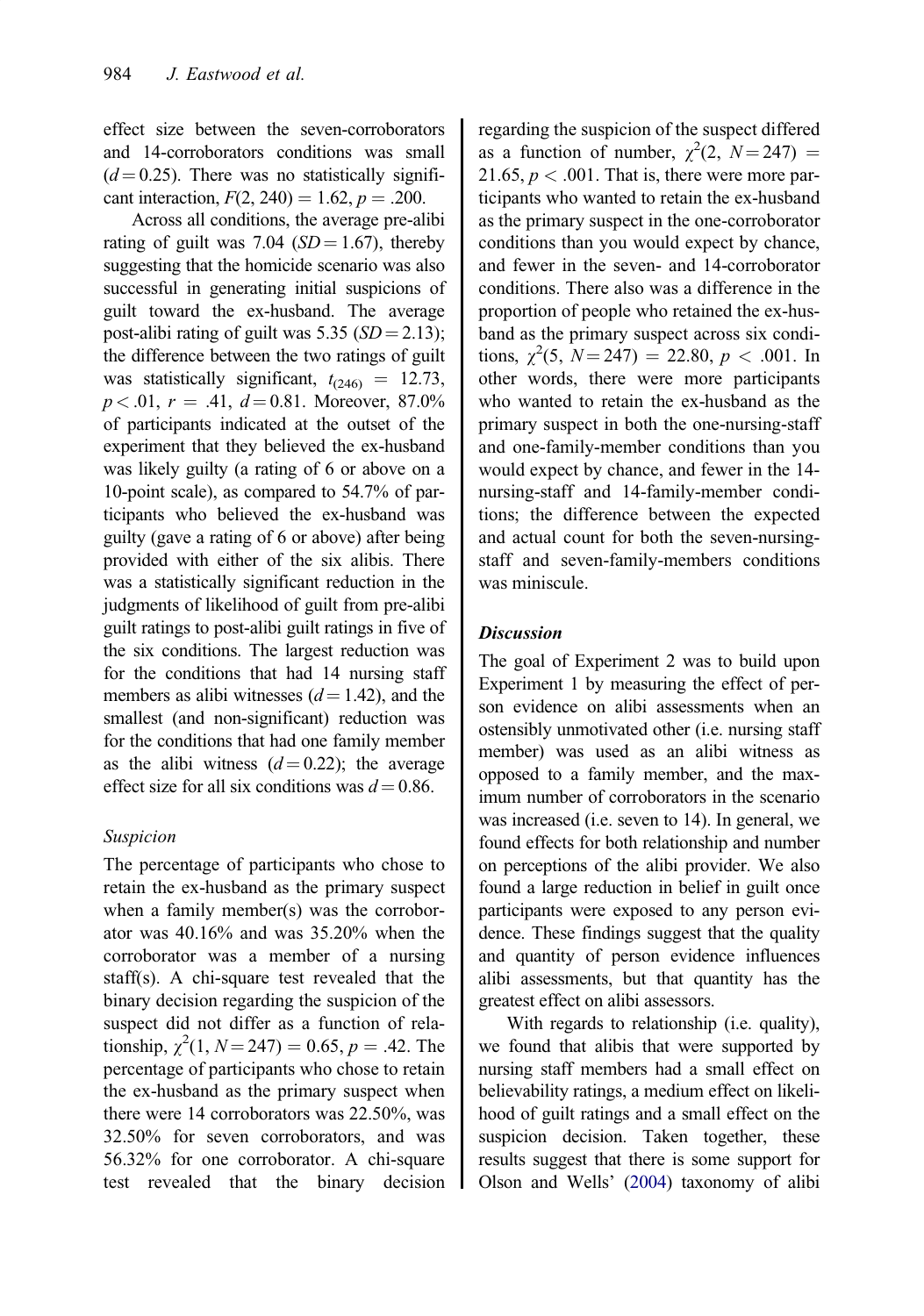<span id="page-13-0"></span>believability, whereby having non-motivated familiar others increases the level of favourability toward the alibi because of the perception of how difficult it is to convince that person to lie for you, and the fact that they are unlikely to be mistaken because they have familiarity (see Loftus, [1979](#page-16-0), regarding the positive effect of familiarity on recall accuracy). We suspect that our participants reasoned, with respect to their assessment of postalibi guilt, that the staff of a nursing home are unlikely to lie for one of their clients' visitors because there is only personal risk associated to lying (e.g. obstruction of justice, loss of job), and no apparent personal gain for doing so. The credibility of the staff members was mentioned explicitly by several participants (e.g. 'I didn't rely on him so much, but seven other people who barely knew him wouldn't have a reason to cover for him'; 'I do not think that he could convince 14 unrelated and apparently only vaguely familiar persons to lie so that he could have an alibi.').

In terms of number of corroborators, we found that having more than one corroborator led to more favourable alibi assessments; however, there appears to be a ceiling effect. Specifically, we found that alibis supported by seven or 14 people were viewed as more believable and the provider being less likely to be guilty than one corroborator; the difference between seven and 14 was minimal. A similar trend was found for ratings of suspicion, whereby nearly three fifths of participants who were told about one alibi witness wanted to retain the ex-husband as the primary suspect, as compared to approximately one third and one fifth of participants who were told about seven and 14 alibi witnesses, respectively. In general, we speculate that our participants reasoned that the chance that the ex-husband would be able to convince a group of seven or 14 people to *all* vouch for an alibi in relation to a violent crime is quite low. This assumption is supported by comments provided by many participants (e.g. '14 eye witnesses to confirm his alibi; I doubt if all of if any are

lying for his benefit'; 'If he has an alibi with 14 people that confirm, there is no reason to think that him and 14 other people are lying … regardless of how many times he has been fighting with his ex-wife.').

We also found that the ratings of guilt were reduced once participants were provided with any form of person evidence. Specifically, the reduction in post-alibi guilt was large for nursing staff members and moderate for family members. Exposure to any number of corroborators led to a reduction in pre- to post-alibi guilt ratings, with the size of this effect being large for alibis that were supported by seven or 14 corroborators; it was moderate for alibis supported by one-corroborator. Granted, we did not find an interaction of the effect, but our data show that having many seemingly non-motivated alibi witnesses will have the greatest positive effect for a suspect (i.e. the 14-nursing-staff condition produced the highest ratings of believability, the lowest rating of likelihood of suspect guilt and fewest suspicion decisions to pursue the suspect). As mentioned, Olson and Wells' [\(2004\)](#page-16-0) taxonomy predicts that it is difficult for an alibi assessor to believe that a suspect can convince a non-motivated familiar other to lie for them, or believe that the non-motivated familiar other could have been mistaken about their alibi. Thus, it seems logical that an alibi assessor who believes in such a notion would render more extreme assessments as the number of non-motivated familiar others who vouch for the suspect increases.

## General discussion

Research has shown that suspects and accused persons tend to rely almost exclusively on person evidence (e.g. family and friends) to support an alibi and are often unable to provide physical evidence as a form of support (e.g. Culhane et al., [2008](#page-15-0), [2013;](#page-15-0) Nieuwkamp et al., [2017;](#page-16-0) Olson & Charman, [2012\)](#page-16-0). The ability then of an innocent suspect to convince an investigator of his/her innocence hinges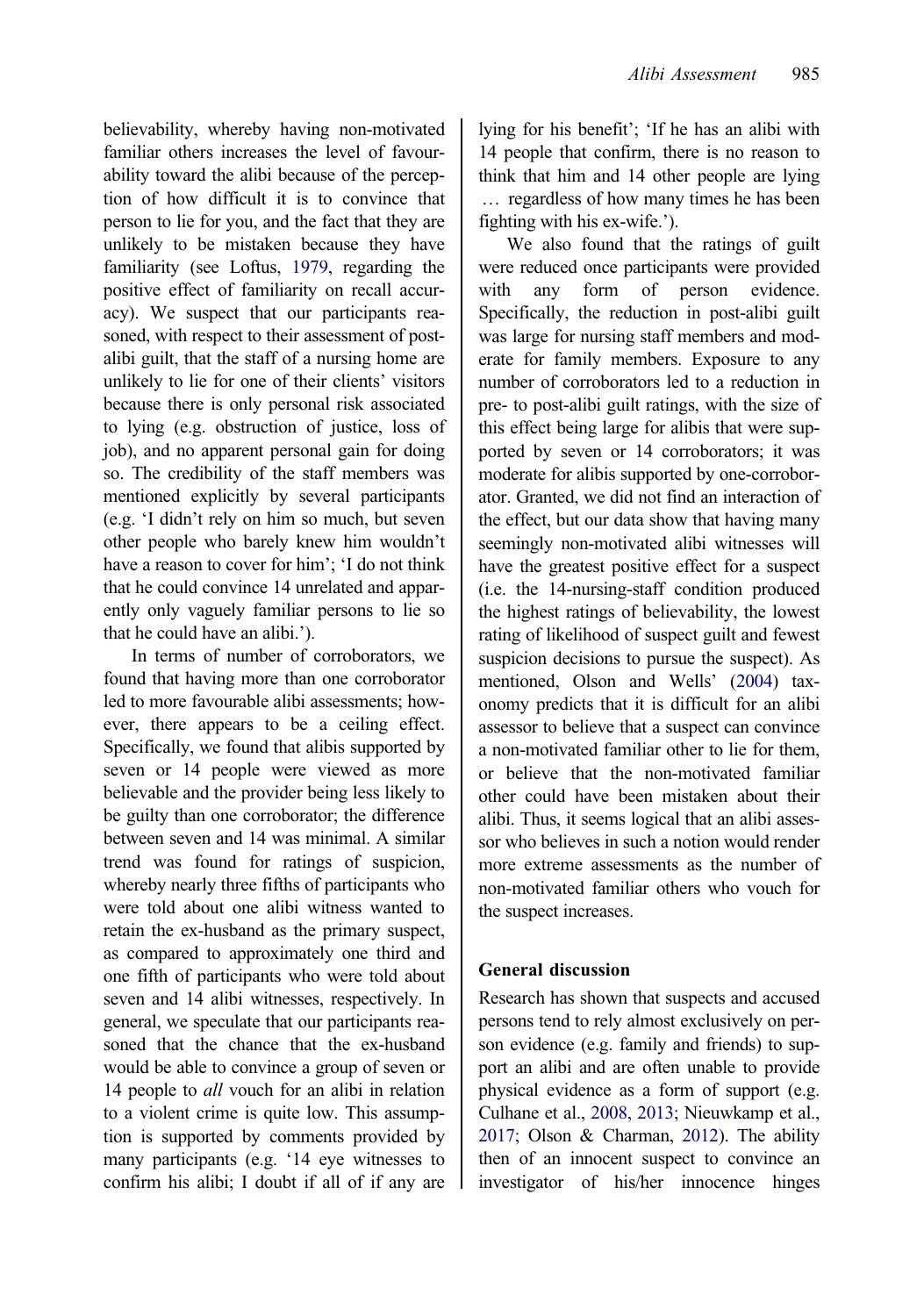<span id="page-14-0"></span>largely on the *quality* and *quantity* of person evidence provided. Across our two experiments, we found that, regardless of who and how many, having at least one person vouch for the suspect was enough to mitigate guilt judgments. In terms of quality, we found some support for Olson and Wells' [\(2004\)](#page-16-0) theory that corroboration from non-motivated others will lead the suspect's alibi to be viewed more favourably than when provided by a motivated other. We found mixed results, however, with respect to the number of people who corroborate the suspect's alibi. In Experiment 1, we found that alibis supported by one, four or seven corroborators did not render much of an effect on believability and likelihood of guilt ratings, whereas in Experiment 2, we found that alibis that were backed up by seven or 14 corroborators were viewed more favourably than if the alibi was supported by just one other person. In general, it appears that person evidence does have an effect on alibi assessments, and that the effect is largest when provided by many people and, to a lesser extent, by those who appear to have nothing to gain from lying for the suspect.

Collectively, our research also lends to extending Olson and Wells' ([2004](#page-16-0)) theory of what makes a good alibi. Specifically, our results suggest that a quantitative element may need to be added to the theory of alibi believability. On a go forward basis, however, research that tests the effect of number of corroborators at a more granular level to determine the point where the inclusion of more corroborations no longer benefits the suspect is required. In addition, it is imperative that other forms of person evidence outlined by Olson and Wells be explored, such as the use of strangers, or combinations of motivated and non-motivated others (e.g. a brother and two strangers are provided as corroborators, vs. three brothers and one nursing staff). In other words, it would be interesting to know more about the boundary conditions regarding the effect of person evidence on alibi assessments.

The temptation to generalize these findings, however, needs to be tempered. Although our sample is arguably more representative than the undergraduate samples used in previous studies, our results can possibly only be generalized to middle-aged Caucasian Americans who are motivated to participate in online studies. If replicated, we could predict with some confidence how a sample similar to ours would assess the alibi scenarios we used. We also do not claim that our sample is representative of Americans, and definitely not of police officers who are tasked with the job of assessing alibis during consequential police investigations. Consequently, replication and extension of this study with different samples and different boundary conditions are needed.

One limitation of our research paradigm pertains to the use of the initial crime scenario. In both experiments, we also used a situation of domestic violence: situations in which a pre-existing relationship typically exists between the victim and the perpetrator (Petrosky et al., [2017](#page-16-0); United Nations Office on Drugs & Crime, [2019\)](#page-16-0). It may be the case that awareness of – or even assumptions about – the prevalence rates related to intimate partner violence could have acted as an artefact (i.e. extraneous variable) on our participants' assessment decisions. Replication and extension of these experiments using different samples and different scenarios are therefore needed before firm conclusions can be drawn. In addition, including participants who are faced with such investigative decisions (e.g. police officers) would increase the ecological validity of these findings.

The number of DNA-driven exonerations that have come to light in North America over the past 20 years is concerning. Closer inspection of these exonerations reveals that many innocent people have alibis – typically supported with person evidence – that are not strong enough to convince investigators of their innocence. Thus, a very important question remains: What does it take for an alibi, supported by others, to be believed?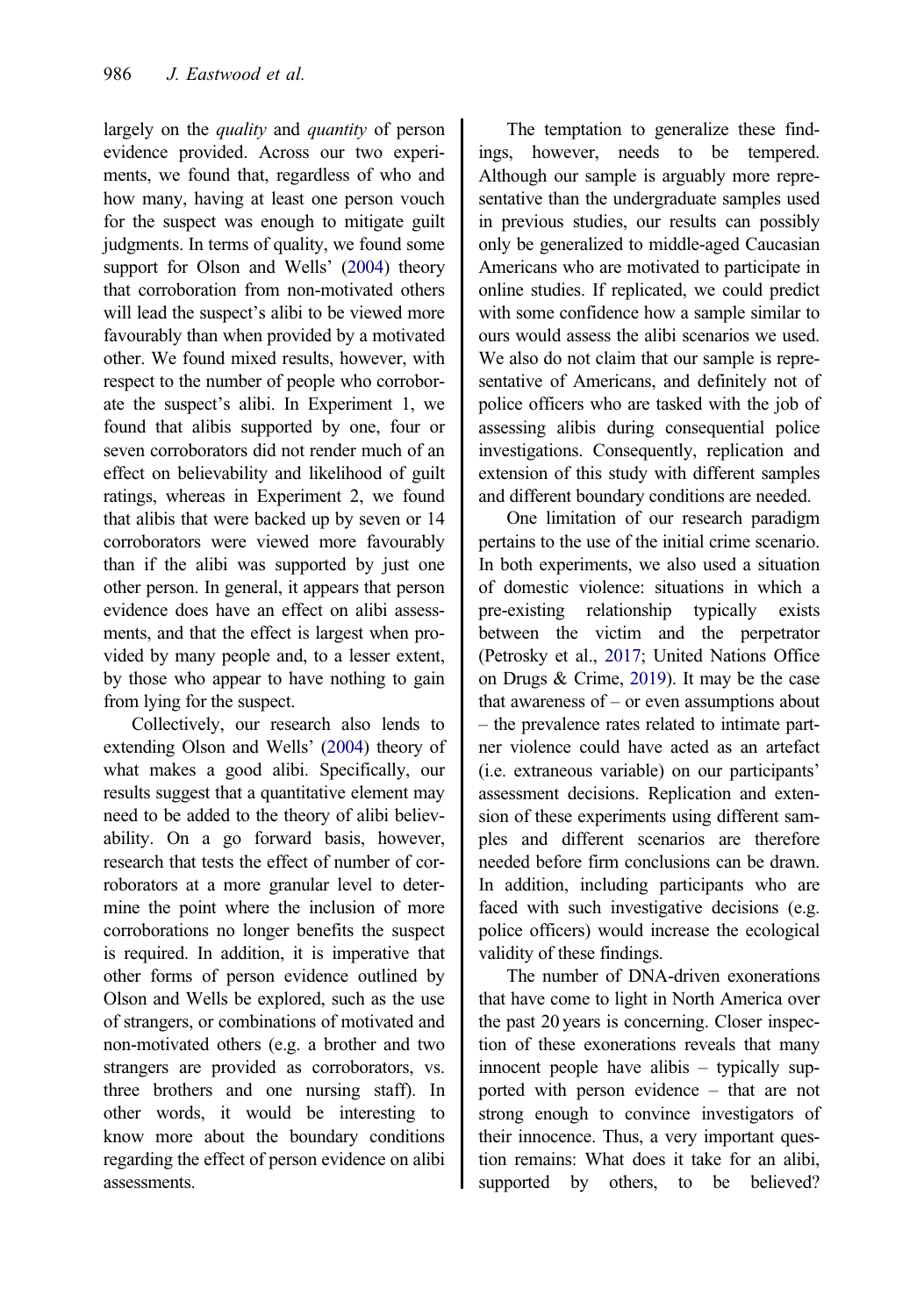<span id="page-15-0"></span>Researchers are just at the cusp of providing an answer to this question, but this is a question that requires as much or more attention than other investigative processes that contribute to miscarriages of justice (e.g. eyewitness identification, interrogations).

## Ethical standards

#### Declaration of conflicts of interest

Joseph Eastwood has declared no conflicts of interest

Christopher J. Lively has declared no conflicts of interest

Brent Snook has declared no conflicts of interest

Mark D. Snow has declared no conflicts of interest

# Ethical approval

All procedures performed in studies involving human participants were in accordance with the ethical standards of the institutional research committee at Ontario Tech and with the 1964 Helsinki declaration and its later amendments or comparable ethical standards.

## Informed consent

Informed consent was obtained from all individual participants included in the study

## Funding

Support for the research reported in this paper was provided to the first and third authors by the Social Sciences and Humanities Research Council of Canada [grant number 430-2014- 00860].

# Notes

- [1.](#page-5-0) Qualtrics was responsible for administering the compensation to participants in-house. Therefore, we do not know the exact amount of monetary incentive that was provided for participation.
- [2.](#page-10-0) See Footnote 1 regarding same issue.

## References

- Aiman-Smith, L., Scullen, S.E., & Barr, S.H. [\(2002](#page-3-0)). Conducting studies of decision making in organizational contexts: A tutorial for policy-capturing and other regression-based techniques. Organizational Research Methods, 5(4), 388–414. doi:[10.1177/109442802237117](https://doi.org/10.1177/109442802237117)
- Allison, M., & Brimacombe, C.A.E. ([2010\)](#page-1-0). Alibi believability: The effect of prior convictions and judicial instructions. Journal of Applied Social Psychology, 40(5), 1054–1084. doi:[10.](https://doi.org/10.1111/j.1559-1816.2010.00610.x) [1111/j.1559-1816.2010.00610.x](https://doi.org/10.1111/j.1559-1816.2010.00610.x)
- Cohen, J. [\(1982](#page-5-0)). A power primer. Psychological Bulletin, 112, 155–159. doi[:10.1037/0033-](https://doi.org/10.1037/0033-2909.112.1.155) [2909.112.1.155](https://doi.org/10.1037/0033-2909.112.1.155)
- Culhane, S.E., & Hosch, H.M. ([2004\)](#page-3-0). An alibi witness' influence on mock jurors' verdicts. Journal of Applied Social Psychology, 34(8), 1604–1616. doi:[10.1111/j.1559-1816.2004.](https://doi.org/10.1111/j.1559-1816.2004.tb02789.x) [tb02789.x](https://doi.org/10.1111/j.1559-1816.2004.tb02789.x)
- Culhane, S.E., & Hosch, H.M. ([2012\)](#page-1-0). Changed alibis: Current law enforcement, future law enforcement, and layperson reactions. Criminal Justice and Behavior, 39(7), 958–977. doi[:10.1177/0093854812438185](https://doi.org/10.1177/0093854812438185)
- Culhane, S.E., Hosch, H.M., & Kehn, A. ([2008\)](#page-2-0). Alibi generation: Data from U.S. Hispanics and U.S. Non-Hispanic Whites. Journal of Ethnicity in Criminal Justice, 6(3), 177–199. doi:[10.1080/15377930802243395](https://doi.org/10.1080/15377930802243395)
- Culhane, S.E., Kehn, A., Horgan, A.J., Meissner, C.A., Hosch, H.M., & Wodahl, E.J. ([2013\)](#page-2-0). Generation and detection of true and false alibi statements. Psychiatry, Psychology and Law, 20(4), 619–638. doi:[10.1080/13218719.](https://doi.org/10.1080/13218719.2012.729018) [2012.729018](https://doi.org/10.1080/13218719.2012.729018)
- Davidson, A., & MacIntyre, L. ([2014,](#page-9-0) November). The interrogation room. Retrieved from [https://www.cbc.ca/fifth/epi](https://www.cbc.ca/fifth/episodes/2014-2015/the-interrogation-room)[sodes/2014-2015/the-interrogation-room](https://www.cbc.ca/fifth/episodes/2014-2015/the-interrogation-room)
- Dysart, J.E., & Strange, D. [\(2012\)](#page-2-0). Beliefs about alibis and alibi investigations: A survey of law enforcement. Psychology, Crime & Law, 18(1), 11–25. doi:[10.1080/1068316X.2011.562867](https://doi.org/10.1080/1068316X.2011.562867)
- Eagly, A.H., & Chaiken, S. [\(1993](#page-8-0)). The psychology of attitudes. Orlando, FL: Harcourt Brace Jovanovich College Publishers.
- Eastwood, J., Snook, B., & Au, D. ([2016\)](#page-3-0). Safety in numbers: A policy-capturing study of the alibi assessment process. Applied Cognitive Psychology, 30(2), 260–269. doi: [10.1002/acp.3200](https://doi.org/10.1002/acp.3200)
- Fasick, K., & Italiano, L. ([2016,](#page-9-0) March). He had 13 alibi witnesses but he still spent 20 years in prison. Retrieved from [https://nypost.com/](https://nypost.com/2016/03/23/man-freed-from-prison-because-prosecutors-finally-decided-to-talk-to-his-13-alibi-witnesses/) [2016/03/23/man-freed-from-prison-because-](https://nypost.com/2016/03/23/man-freed-from-prison-because-prosecutors-finally-decided-to-talk-to-his-13-alibi-witnesses/)